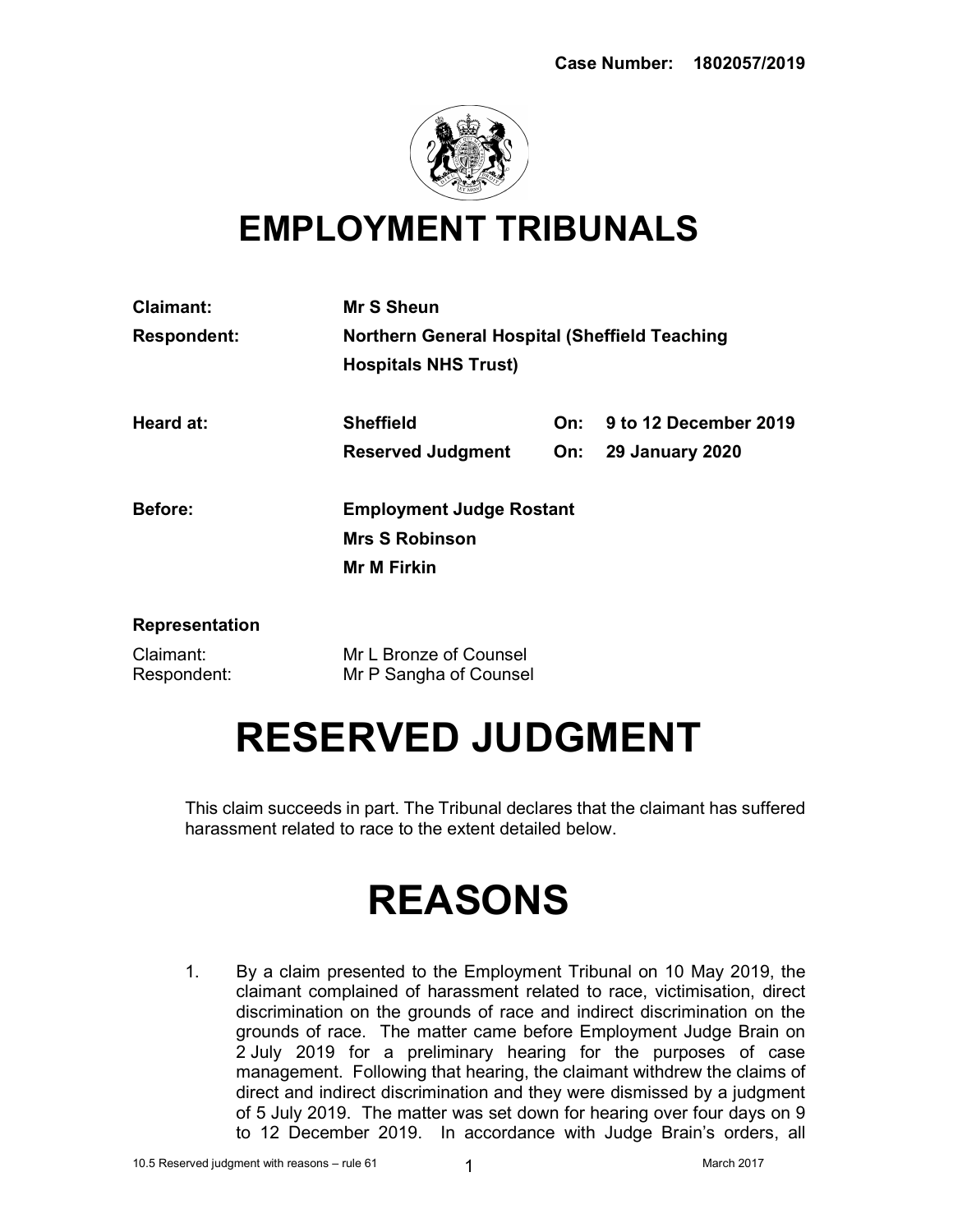witnesses produced witness statements which were duly exchanged and a file of documents was produced, running to two volumes totalling some 505 pages.

- 2. At the hearing in December 2019, the Tribunal heard from the claimant himself and, for the respondent, Mr R Conway, interim head of service support, Mr S Baldwin, systems engineer, Mr C Ringrose, systems engineer, Mr P Houghton, service support engineer, Mr D Bainbridge, systems engineer, Mr J-P Temple, senior systems engineer and interim third line support manager, Mr P Wilson, client infrastructure team manager.
- 3. The Tribunal hearing in December was able only to accommodate the completion of all of the oral evidence and the case was adjourned for reserved decision on liability to the next available day when all members of the Tribunal could meet, namely 29 January.
- 4. In accordance with case management orders made on 12 December, the parties submitted written submissions, which the Tribunal took into account when deciding the issue of liability.

#### The issues

- 5. As identified by Employment Judge Brain the issues were as follows:-
	- (a) The claim of victimisation

During the course of the hearing before this Tribunal, the claim of victimisation was withdrawn and dismissed by separate judgment.

(b) Complaints of harassment

These were clarified in a document setting out amended particulars of claim and comprised 13 allegations of harassment related to race. The claimant is of Chinese ethnic origin.

The respondent sought also to raise the statutory defence in section 109(4) Equality Act 2010 (the Act) and claimed that it took all reasonable steps to prevent harassment.

The respondent also contended that some of the claims were brought outside the statutory time limit

Finally the respondent asserted that some of the complaints of harassment are brought outside of the time limit provided for in the Act and that it would not be just and equitable to allow them to proceed.

#### The law

6. S26 Equality Act 2010 (as relevant) provides as follows:

#### 26 Harassment

(1) A person (A) harasses another (B) if—

(a) A engages in unwanted conduct related to a relevant protected characteristic, and

- (b) the conduct has the purpose or effect of—
- (i) violating B's dignity, or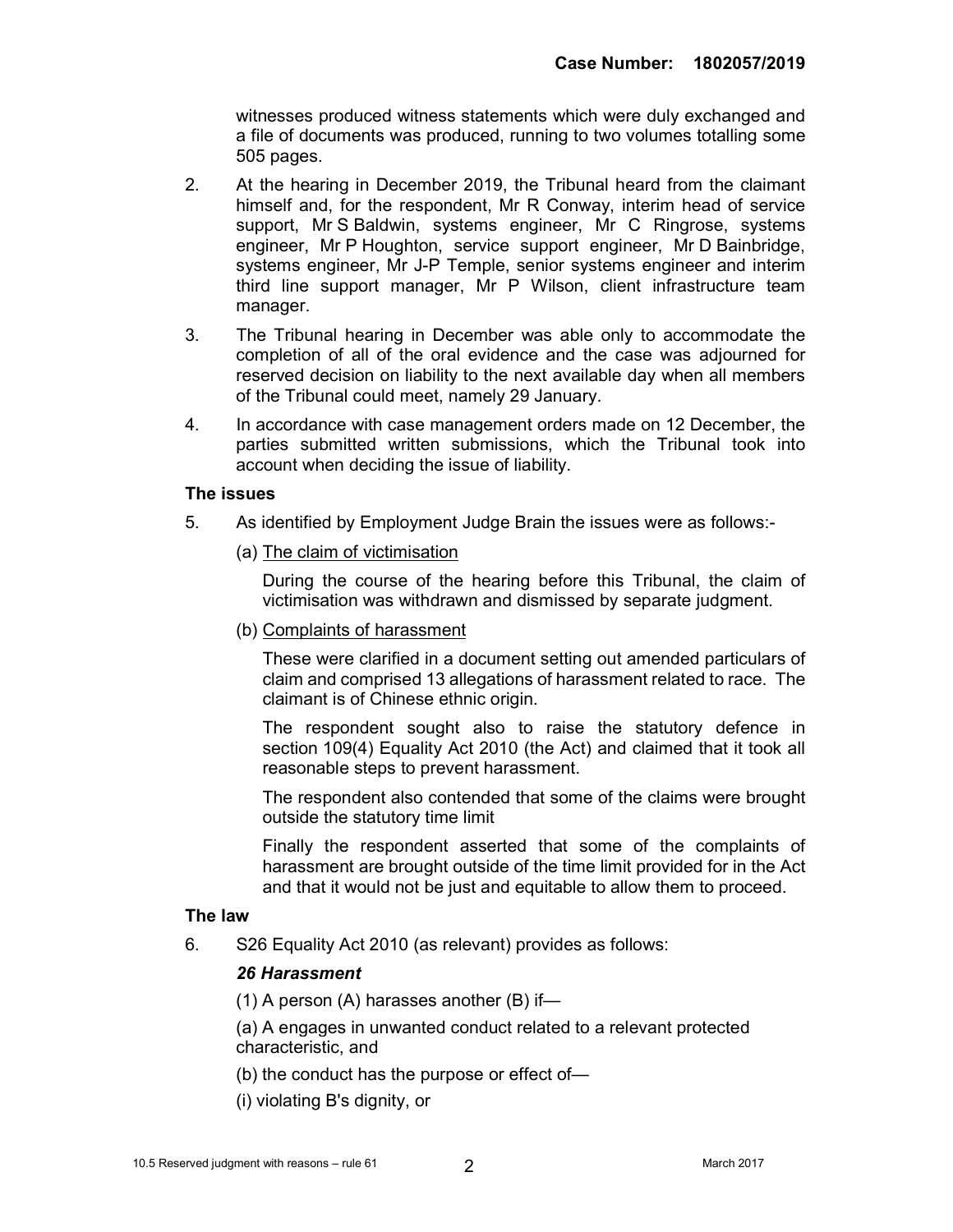(ii) creating an intimidating, hostile, degrading, humiliating or offensive environment for B.

(4) In deciding whether conduct has the effect referred to in subsection

(1)(b), each of the following must be taken into account—

(a) the perception of B;

(b) the other circumstances of the case;

(c) whether it is reasonable for the conduct to have that effect.

S40(1)(a) of the Act makes it unlawful for employers to harass employees.

S109 (as relevant) provides as follows:

#### 109 Liability of employers and principals

(1) Anything done by a person (A) in the course of A's employment must be treated as also done by the employer.

(2) Anything done by an agent for a principal, with the authority of the principal, must be treated as also done by the principal.

(3) It does not matter whether that thing is done with the employer's or principal's knowledge or approval.

(4) In proceedings against A's employer (B) in respect of anything alleged to have been done by A in the course of A's employment it is a defence for B to show that B took all reasonable steps to prevent A—

(a) from doing that thing, or

(b) from doing anything of that description.

S123 provides (as relevant) as follows:

#### 123 Time limits

(1) Proceedings on a complaint within section 120 may not be brought after the end of—

(a) the period of 3 months starting with the date of the act to which the complaint relates, or

(b) such other period as the employment tribunal thinks just and equitable.

(3) For the purposes of this section—

(a) conduct extending over a period is to be treated as done at the end of the period;

S136 provides (as relevant) as follows:

#### 136 Burden of proof

(1) This section applies to any proceedings relating to a contravention of this Act.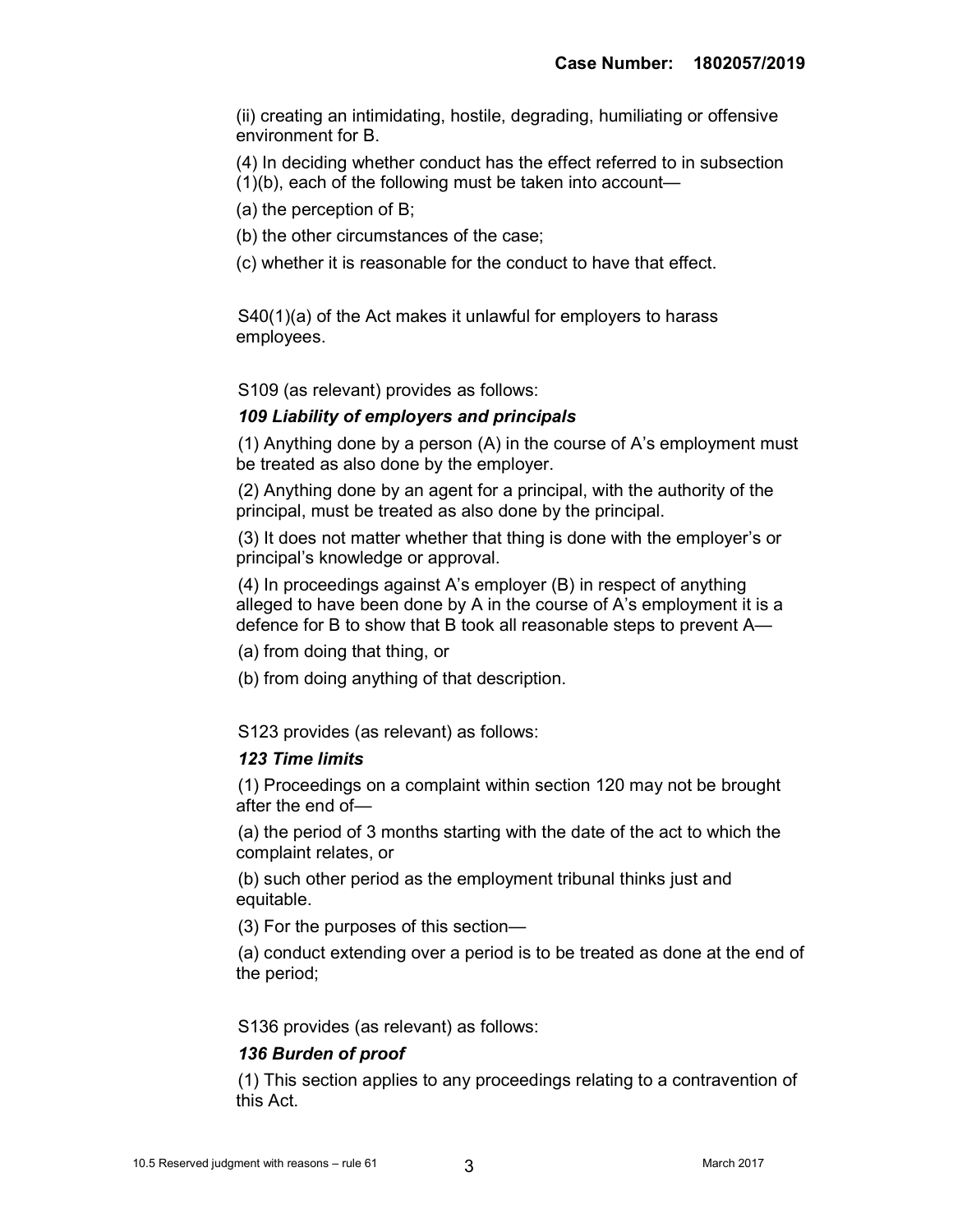(2) If there are facts from which the court could decide, in the absence of any other explanation, that a person (A) contravened the provision concerned, the court must hold that the contravention occurred.

(3) But subsection (2) does not apply if A shows that A did not contravene the provision.

- (6) A reference to the court includes a reference to—
- (a) an employment tribunal;

#### The agreed relevant facts

- 7. The respondent's trust is made up of five hospitals, split across two sites. The claimant, has been employed by the respondent Trust as a service support engineer, supporting the IT functions of the Trust, since 15 March 2010 and remains so employed.
- 8. The claimant first worked as a senior IT engineer in the central site support team, based at the Royal Hallamshire campus.
- 9. Between 2012 and 2013, the claimant was moved temporarily to the Northern General Hospital site, to work in a team headed by Mr A Hamilton for four to six months. In that period, he worked with Mr S Baldwin.
- 10. In January 2013, a team called the New Corporate Desk-Top team was formed. That too was based at the Hallamshire Hospital site, although in a different office to that of the claimant. That team was managed by Mr Wilson and Mr Temple and included Mr Baldwin and Mr Ringrose and Mr Peacock and Mr Bainbridge. In that period, the claimant came into contact with the members of that team although not working alongside them.
- 11. The claimant was once again relocated on 1 November 2016, moving to the Northern General site. He was working in an open plan office and other people working in that office included Mr Baldwin, Mr Ringrose, and Mr Houghton. Occupying management positions were Mr Temple and Mr Wilson.
- 12. On 17 December 2018, the claimant made a formal complaint about Mr S Baldwin to Mr Conway his management grand-father and there was a meeting the following day to discuss the matter.
- 13. The claimant commenced a period of sick leave on 4 February 2019 and the claimant was given an outcome letter in connection with his complaint on 25 April 2019.
- 14. The complaint's complaint was about Mr Baldwin's behaviour and Mr Conway investigated the matter by speaking to Mr Baldwin, the claimant, Mr Houghton, Mr Temple and Mr Wilson. Because the claimant added to his initial complaint, citing a number of earlier incidents, statements were also obtained from a number of other staff members.
- 15. Mr Conway decided to treat the matter as a disciplinary investigation in relation to the complaint against Mr Baldwin. He recommended that Mr Baldwin be referred for a disciplinary hearing, on the basis that the allegation amounted to serious, but not gross, misconduct.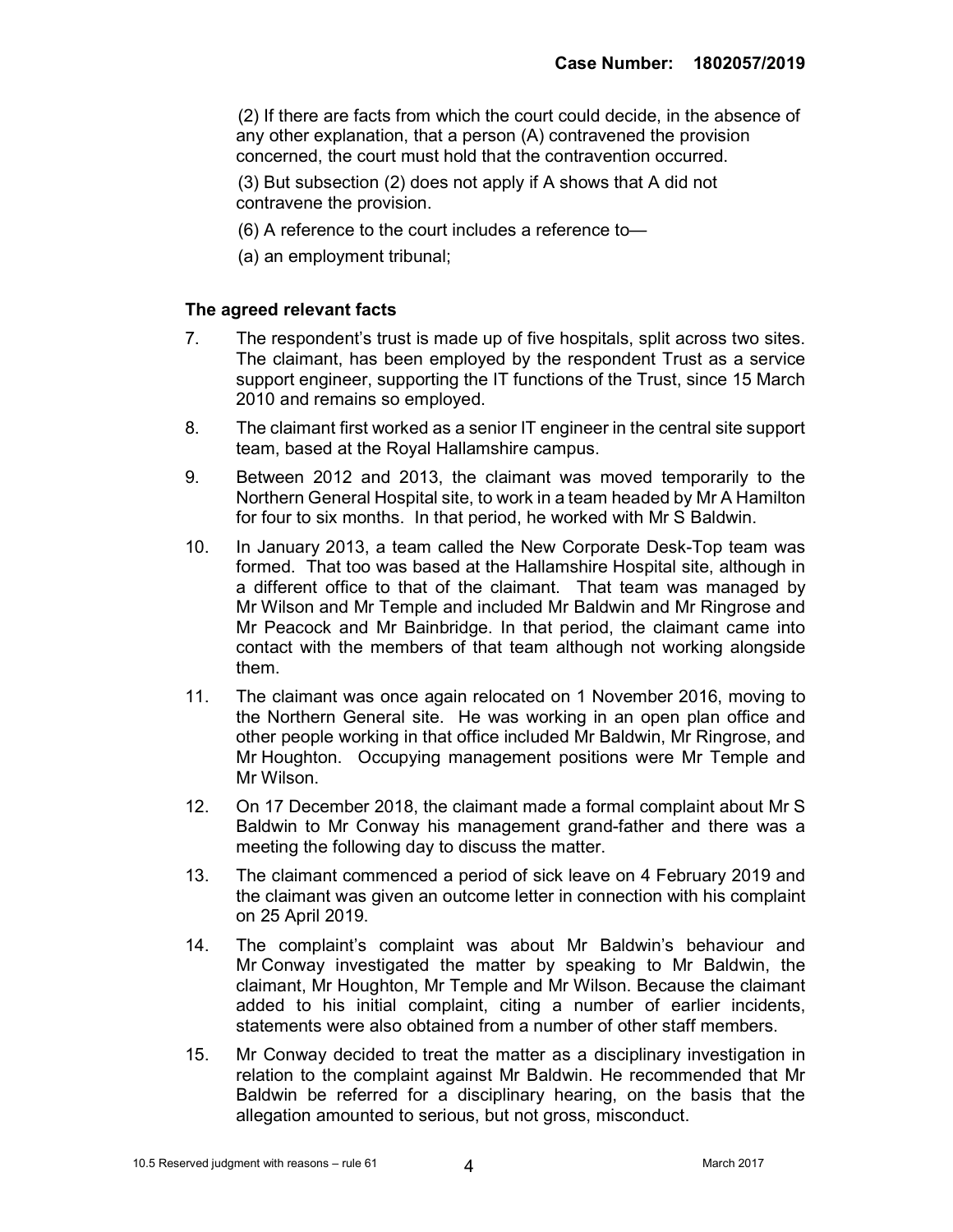16. Ultimately Mr Baldwin was given a first formal warning. Mr Conway decided that it would be appropriate to set up a mediation process to support the claimant's return to work when he was ready and a mediation duly took place involving a variety of meetings between the claimant and his colleagues, facilitated by an outside mediator, Mr Sewell.

#### The Tribunal's approach to the evidence

- 17. Mr Bronze's submission on the credibility of the claimant could be summarised as saying that the evidence from the claimant's colleagues was that he is not someone who is prone to making trivial or pointless complaints and that the Tribunal should infer that when the claimant did actually make a complaint, it was justified. Mr Bronze points to the fact that there were only two complaints made, despite the length of the claimant's employment, the second of those being the formal complaint of December 2018 (see above) and the first being an informal complaint which will be covered in the Tribunal's Judgment in detail at a later point. In addition to the general view of the respondent's witnesses as to the claimant's lack of hypersensitivity, the claimant's own line manager, submits Mr Bronze, described the claimant as being very truthful and indeed that was his evidence in cross-examination.
- 18. Finally, Mr Bronze points to an incident during the course of the hearing which he says is evidence of Mr Sheun's credibility in general. The claimant was still on oath when the hearing adjourned at the end of one day. The claimant was given the appropriate warning as to not communicating with anybody about his case. Towards the end of the claimant's cross-examination, Mr Sangha put to him that despite that warning the claimant had contacted Mr Bronze by email at the end of day 1, passing on to him some information which he had already supplied to his solicitor and which it had become apparent to him had not been passed on by Mr Shevlin to Mr Bronze. The claimant immediately accepted that he had made a mistake and, submits Mr Bronze, demonstrated contrition and candour by admitting what he had done. Mr Bronze says that is a matter that the Tribunal can rely on concluding that the claimant's evidence was, on the whole, credible.
- 19. In contrast, Mr Sangha submits that some of the claimant's evidence was vague and lacking context. This was particularly so in his tendency to claim that he had overheard the use of words which might be offensive for example "chinky" but not the surrounding conversation that would explain the circumstances in which that word is used. At least one allegation of the use of the word "chinks" was put forward despite the fact that in crossexamination the claimant was unsure that it had had actually occurred. Mr Sangha also points to what he describes as the claimant's tendency to make bold and unreasonable allegations of fabrication or deceit. He cited four examples when the claimant, whilst giving evidence, complained of deliberate attempts on the part of the respondent to mislead the Tribunal. These allegations, says Mr Sangha, are without foundation. Mr Sangha also points to a complaint about colleagues describing all Chinses people as "communist bastards" and being disgusting and eating anything, as appearing for the very first time in the claimant's witness statement for these proceedings and that, given their deep unpleasantness, it is simply not credible that they would not have appeared in the claim or the formal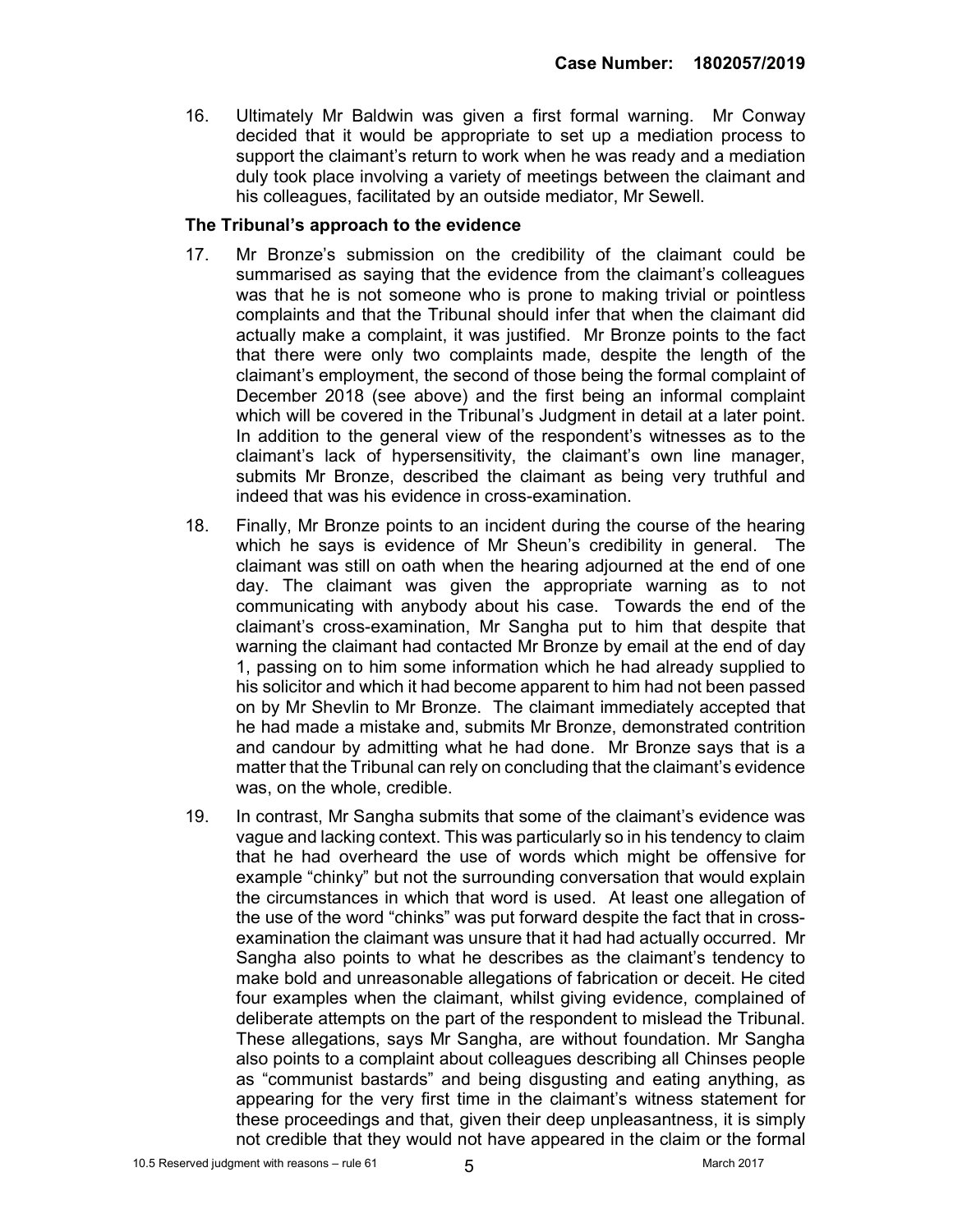complaint or the subsequent email correspondence where 13 allegations are raised.

20. There is force behind both submissions. This is a case where, in many instances the evidence consists only of the claimant's assertion that an event occurred and a colleague's or colleagues' denial. The burden of proof provisions place the primary burden upon the claimant to prove, on the balance of probabilities, facts from which the Tribunal could conclude harassment had taken place (see Hewage v Grampian Health Board 2012 ICR 1054, approving Igen Ltd (formally Leeds Careers Guidance) and ors v Wong 2005 ICR 931). However, although the Tribunal understands the desire of respective counsel to establish the claimant as broadly credible or the opposite, the Tribunal has not found that a useful way of considering the evidence. Whilst we accept that there is evidence that the claimant was regarded by his colleagues as truthful and unlikely to invent matters, there are at least two incidents in the Tribunal's finding where we have concluded that the claimant has complained about matters where there is compelling evidence to suggest that they simply did not happen. We therefore we do not place much reliance, in assessing the evidence for each incident, on any suggestion that, when in doubt, we should prefer the claimant's evidence or indeed its opposite. Rather, in each case we have weighed the evidence for each incident, considered what inferences could be drawn from our findings on other incidents and, where we are not satisfied that the claimant has discharged that initial burden, found that the incident did not occur as alleged by the claimant.

#### The issue of the informal complaint

- 21. Although the parties agree that the claimant made an informal complaint about the conduct of his colleagues, there the agreement ends. Although that complaint and the events surrounding it do not form a complaint of harassment before the Tribunal, what did or did not take place at that time is an important matter upon which the Tribunal might wish to draw inferences in considering other matters which are complaints of harassment.
- 22. The parties agree that the colleagues about who the claimant was complaining were Mr Ringrose and Mr Baldwin. They were line managed by Mr Wilson. The claimant at the time was line managed by Mr Temple. It is also agreed that the claimant initially approached Mr Temple with his concerns and Mr Temple then took the matter to Mr Wilson. That resulted in Mr Wilson and Mr Temple together interviewing Mr Baldwin and Mr Ringrose. It was Mr Wilson's unchallenged evidence that as a result of that meeting, Mr Ringrose and Mr Baldwin were given an informal warning. However, the evidence from the respondent's witnesses about what matter Mr Wilson raised with Mr Baldwin and Mr Ringrose, and therefore the point and purpose of the warning, was, to put it mildly, hazy. The difficulty for the respondent and the Tribunal is that the meetings between Mr Wilson and Mr Temple on the one hand and, respectively Mr Ringrose and Mr Baldwin were not recorded. Nor was there a separate record of the informal warnings Furthermore, the routine one-to-one meeting between the claimant and Mr Temple, at which the claimant raised the complaint initially, was also not recorded, despite the fact that it is Mr Temple's normal approach to record one to one meetings. This has left the Tribunal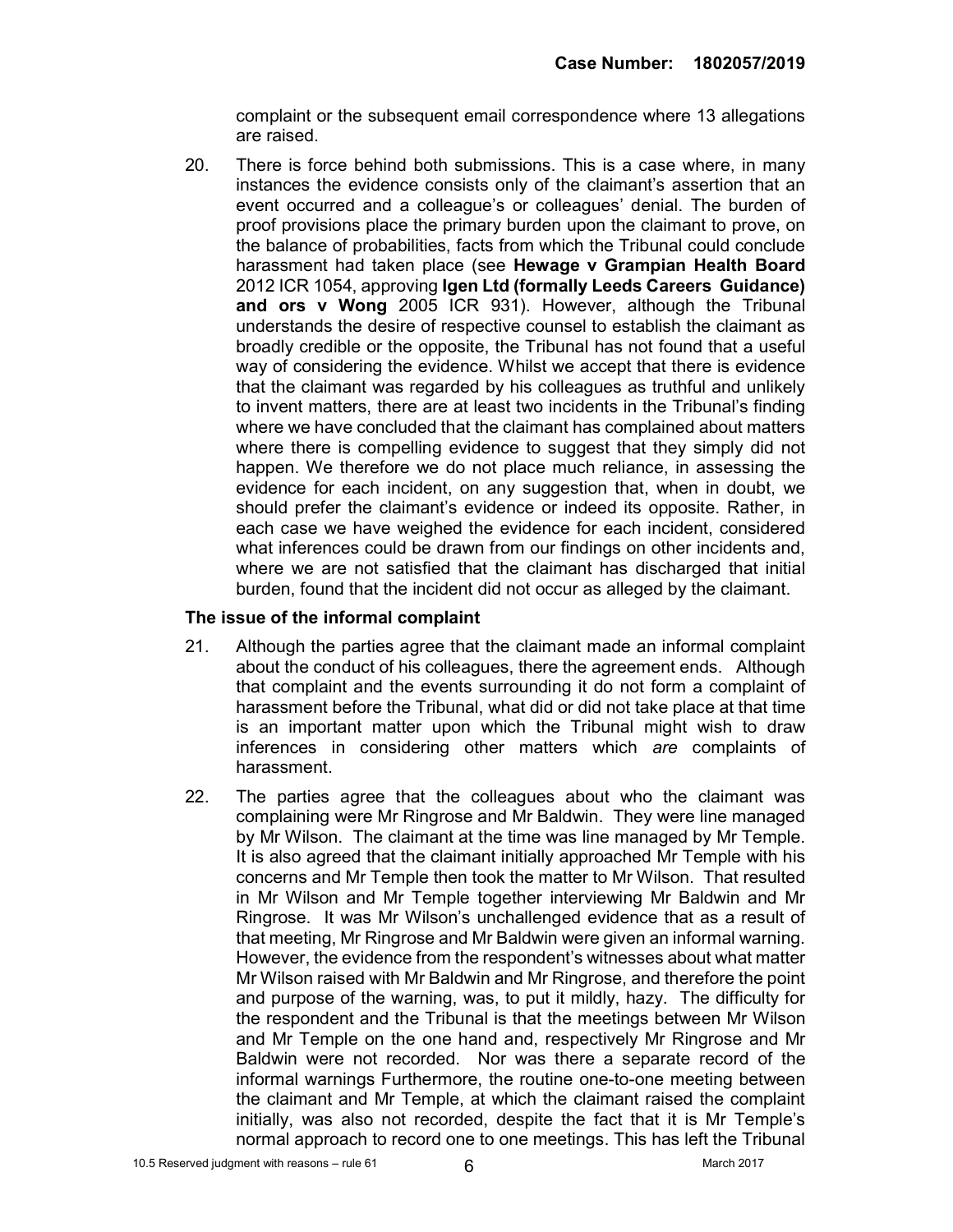in a position of having no corroborative evidence as to what exactly was the subject matter of the complaint from the claimant, how that was relayed by Mr Temple to Mr Wilson and the exact nature and basis of the informal warning given by Mr Wilson to Mr Baldwin and Mr Ringrose. The difficulty was compounded by both Mr Wilson and Mr Temple saying one thing in their statements and another when they came to give live evidence.

- 23. There are two matters about the informal complaint over which there is disagreement. The first is when it took place and the second is what exactly was the subject matter of the complaint.
- 24. The rival dates for the informal complaint are December 2016 (the respondent's case) and December 2017 (the claimant's case). For reasons which need not be set out in detail, but which are based on what documentary evidence is available (pages 170 and 179) the Tribunal preferred the former date.
- 25. Having said that, it is the Tribunal's view that precisely when that complaint took place is not particularly significant. Of much greater significance is what the complaint was about.

#### What was the nature of the informal complaint?

- 26. It is the respondent's case that the complaint made by the claimant was about a conversation in which Mr Ringrose and Mr Baldwin had remarked that Chinese food was not their favourite because of the excess of monosodium glutamate (MSG) in its cooking. The claimant's case is that his complaint was that Mr Ringrose and Mr Baldwin regularly made racial slurs using the word "chink" or "chinky" and insulted Chinese culture by saying "all Chinese are disgusting they eat anything" and that Mr Baldwin had described the Chinese as "communist bastards". Also included in the complaint was a complaint that Mr Baldwin, when referring to the Chinese beer Tsing Tao, had pronounced the word in a stereotypically Chinese way elongating the final vowel sound. The Tribunal's conclusion as to the contents of the complaint are as follows.
- 27. We reject the claimant's evidence at paragraph 17 that the complaint included complaints about the use of the word "chinky" or "chink" or the suggestion that Mr Ringrose had described the Chinese disgusting because they would eat anything and that Mr Baldwin had described the Chinese as communist bastards. The principle problem for the claimant is the manner in which that detail about this complaint emerged. Although the claimant has had a number of opportunities to set down exactly what he was complaining about, including a detailed list of complaints to the respondent in the wake of his formal complaint in December 2017, a claim form and further particulars of claim designed to provide all of the details of the matters the claimant was now complaining about, these allegations did not emerge until the claimant's witness statement.
- 28. The Tribunal accepts that memory is a reconstructive faculty and that the act of recalling events a second or third time may well bring to light details not first remembered. Set against that however, is the Tribunal's view of the unlikelihood of the claimant omitting from his account, in the initial tellings of it, what strikes the Tribunal as easily the most offensive and striking statements alleged to have been made by Mr Baldwin and Mr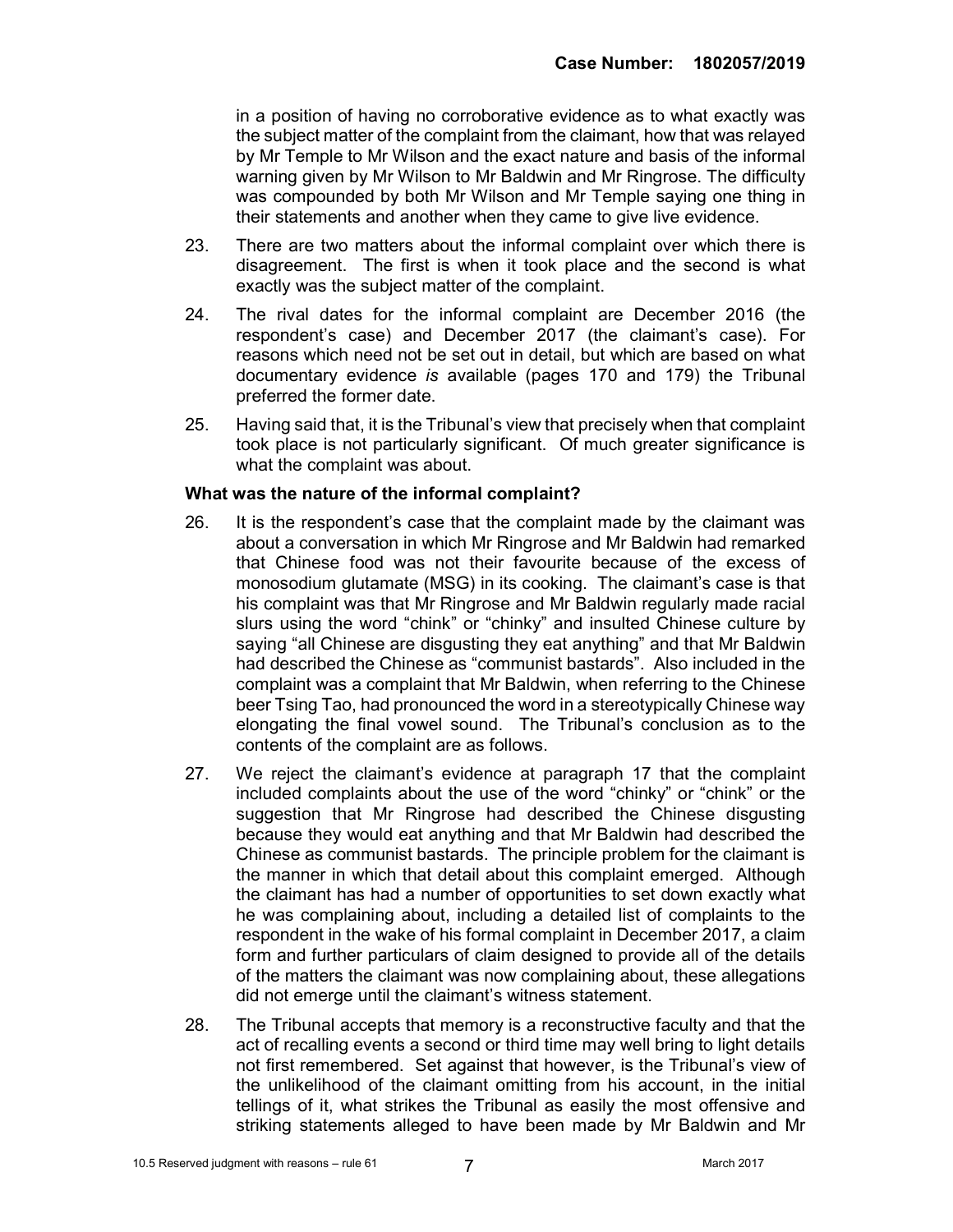Ringrose. The obviously racially derogative assertions that the Chinese are disgusting because of their dietary habits and that the Chinese are all "communist bastards" are blatant and incapable of being explained by anything other than deliberate racial slur, calculated to cause offence. And that is to leave aside the use of the words "chinky" or "chink" which, in the view of the Tribunal are no less derogatory and insulting to a Chinese person than the use of the word "Paki" would be to somebody of Pakistani or Bangladeshi origin. The Tribunal takes the view that had those things been said, and then formed the subject of a complaint, it is not credible that they would not have been recalled at least by the time of the claimant's further and better particulars which go into detail about matters as far back as 2012. Mr Temple and Mr Wilson both deny that those matters were raised with them, and Mr Ringrose and Mr Balwin both deny saying them. We conclude that those matters were not part of the subject of the complaint.

29. However, since all parties agree that there was a complaint and that it was of sufficient substance to justify an informal warning to Mr Ringrose and Mr Baldwin, there must have been something that the claimant complained about that showed a potentially discriminatory or harassing use of language by his colleagues. If the respondent is right, Mr Baldwin and Mr Ringrose were admonished for making what appears to the Tribunal and indeed to the claimant, to be an entirely innocuous comment about their view of the excessive use of MSG. Mr Wilson was unable to explain why, if that was all the comment was about, it would justify any of the actions that he took. On the other hand, we note that Mr Temple's evidence was subject to an extremely strange *volte face*. His witness statement says that the complaint was about the mimicking of the Chinese accent (see paragraph 10). In that context, his subsequent actions, that is to say taking the matter to the line manager of the relevant colleagues and sitting in on the resulting investigations make complete sense. He was a line manager who had a direct report complaining about what would, in any properly trained manager's understanding, amount to potentially harassing behaviour related to race. However, at the outset of his evidence, in response to supplemental questions from Mr Sangha, Mr Temple completely changed his evidence by saying that the complaint was about Chinese food and that Mr Ringrose and Mr Baldwin were being derogatory about it because of the over dependence on MSG. It is the Tribunal's view that whatever Mr Temple may have subsequently passed on to Mr Wilson, the complaint to him was about the mimicking of Chinese accents. It is the case that Mr Wilson, Mr Baldwin and Mr Ringrose all said that the discussions that they had together were about Chinese food. That might be explained in one of two ways. Either Mr Temple failed to pass on to Mr Wilson the true nature of the complaint or that the respondents witnesses are now seeking to minimise the seriousness of the matter in the context of litigation. On balance we prefer the latter explanation. If Mr Wilson had started talking with Mr Baldwin and Mr Ringrose about Chinese food it is hard to see why Mr Temple, who was present, would not have corrected him if he knew the true nature of the complaint. On the other hand, it is difficult to see employees accepting a formal warning or managers thinking it appropriate to issue one, if the only complaint was about a comment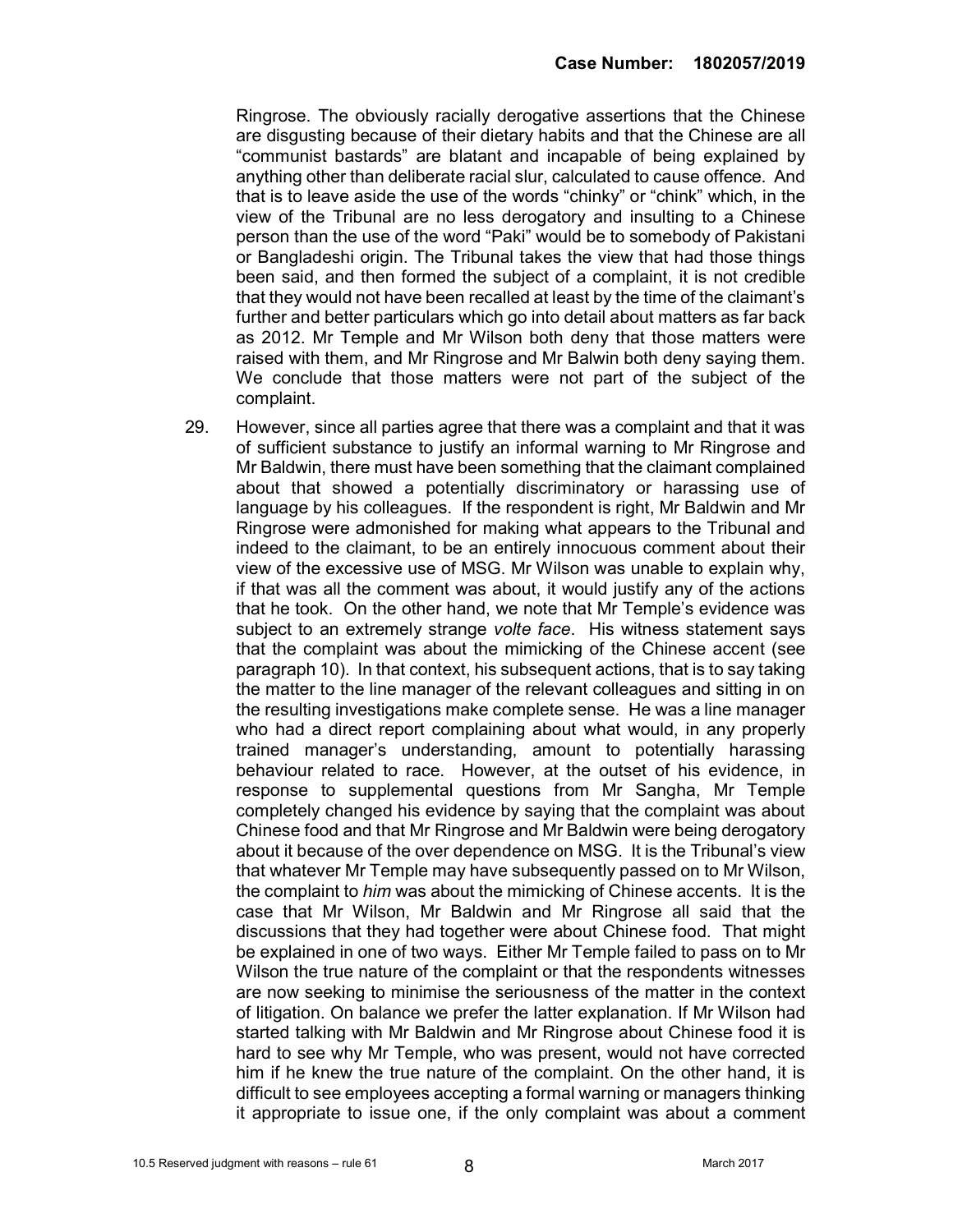about excessive MSG. Further, the failure to properly record this episode must count against the respondent.

30. Finally, it should be noted that whatever position adopted by Mr Wilson now, it does appear that Mr Conway when investigating the formal complaint came to the conclusion that the informal earlier complaint had included a complaint about the mimicking of Chinese accents. It was never clear to the Tribunal where that understanding had come from and Mr Conway was not asked about it.

#### Evidence as to the claimant's aggressive tendencies

31. For reasons which were never explained during the course of the hearing, the claimant was cross-examined on his tendency to aggression and evidence was adduced from a number of the respondent's witnesses to suggest that the claimant had a tendency to react aggressively and to pose a potential, if not actual, physical threat. It is agreed that the claimant is a recreational body-builder and that fact is relied on by the respondent as explaining why, when he is angry and aggressive, he is seen to be more threatening than might otherwise be the case. Mr Sangha's detailed closing submissions make no mention of the relevance of that evidence at all. In the circumstances, the Tribunal takes the view that the respondent is not relying on that evidence as showing anything in particular and the Tribunal has therefore disregarded that matter when considering the other matters in this case.

#### The Tribunal's findings on the various complaints of harassment

32. It is the view of the Tribunal that the appropriate course is to set our findings of fact as to what was or was not said or done in each of the incidents about which the claimant now complains. Having decided the factual matrix, the Tribunal can then apply the legal test of harassments to each of those incidents where the facts relied upon by the claimant are proved, bearing in mind the necessity of not just of considering each incident individually but sitting back and approaching the whole matter in the round. The Tribunal does not, however, propose to take those incidents in the order in which they happened.

#### Incident of 18 December 2018.

- 33. This incident, the last complained of, is alleged to have occurred after the incident which provoked the claimant's formal complaint and which took place on 14 December. That is an incident that we will deal with in detail next. At this stage it is sufficient to note that the formal complaint was about Mr Baldwin using stereotypical martial arts noises in a humorous way.
- 34. The claimant complains that on 18 December, Mr Baldwin repeated the behaviour about which the claimant had already complained. The Tribunal finds on balance that that did not happen. Mr Bronze, despite an otherwise meticulous cross-examination put this incident to Mr Baldwin. Furthermore, the Tribunal takes the view that is inherently improbable that Mr Baldwin would have repeated the behaviour on 18 December that had provoked the formal complaint. It was the unchallenged evidence of the respondent's witnesses that, in the aftermath of 14 December incident, the atmosphere in the office had been quiet and subdued. That is explained by the fact that, on 14 December, the claimant had had stood up in the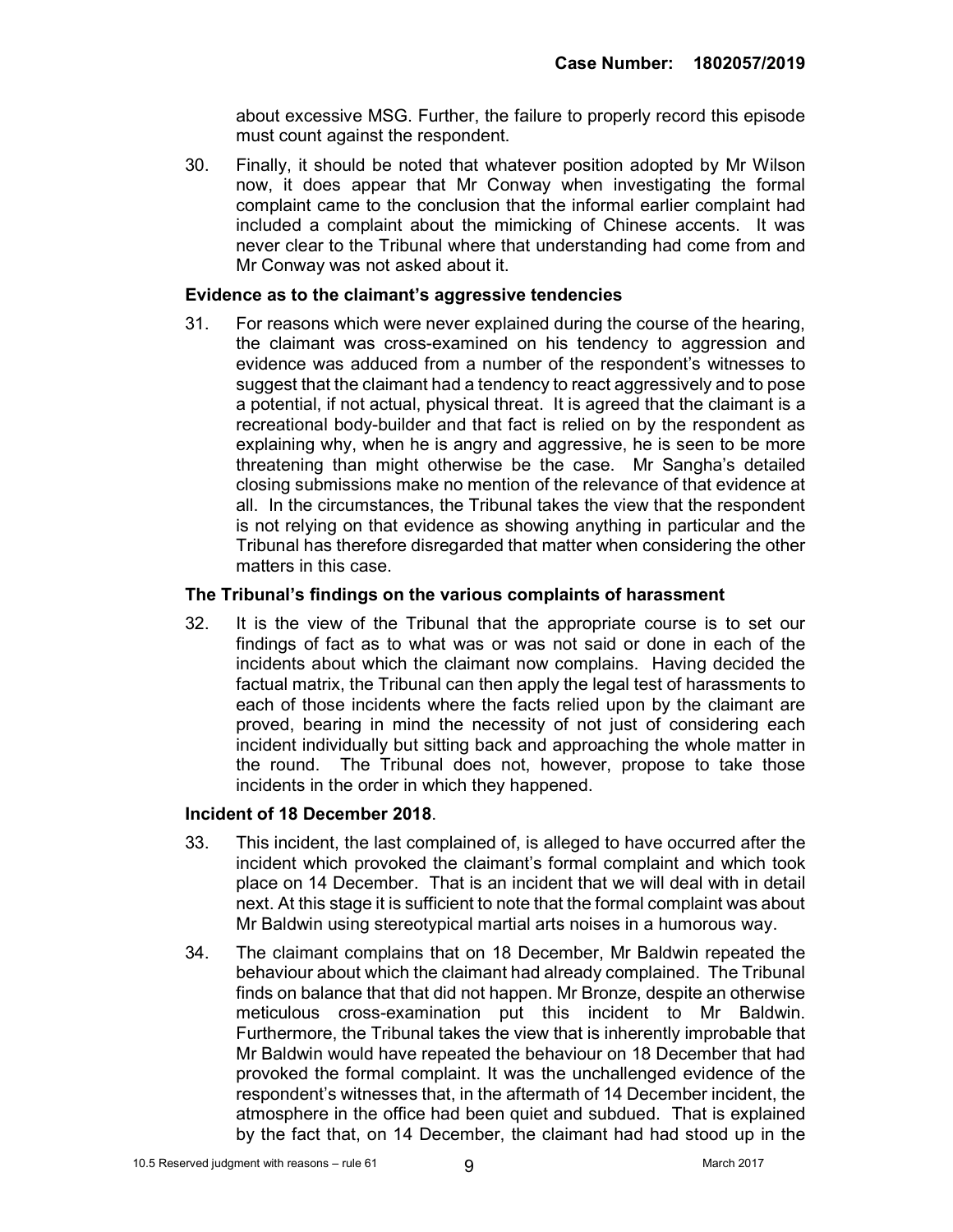office and complained loudly and bitterly about what he described as racist behaviour on the part of his colleagues. That had provoked a general angry discussion which had had to be calmed down by Mr Temple who had been called by one of the team in the office who feared matters were getting out of hand. In the light of that, it seems unlikely that Mr Baldwin would risk provoking the claimant by repeating behaviour that had caused the claimant's evident anger only days before. There is no evidence which corroborates the claimant's case.

#### The incident of 14 December

- 35. There is relatively little disagreement between the parties as to what happened on 14 December. Mr Baldwin and Mr Houghton were in the office having a discussion. Mr Ringrose was nearby. The claimant was also in the office and within earshot of the conversation, although not part of it. As part of the discussion, Mr Baldwin used a stereotypical vocalisation, typical of early Chinese martial arts films and used most often by the actor Bruce Lee.
- 36. The claimant took exception to this and the matter became the subject of the formal complaint on 17 December, followed up by a detailed complaint by email (see above). The question as to whether or not Mr Baldwin's use of that vocalisation amounts to behaviour which meets the definition of harassment will be dealt with later in our Judgment.

#### The use of the word "chinks" by Mr Baldwin in 2014

37. The complaint here is that Mr Baldwin was overheard by the claimant, in conversation with another colleague, using the derogatory word "chinks". When the claimant first raised this in any complaint to management, in the email to Mr Conway on 24 December (page 157) the claimant said of this incident and the next incident that "I could of (sic) easily mistaken the phrase chinks by something else that sounded similar such as links". In cross-examination, the claimant agreed that, in that email, had accepted that he might have misheard, although he went on to say that it was still his belief that what he heard was the word "chinks". The claimant accepted, in answer to a question from the Employment Judge, that he might have been mistaken. Set against that evidence it was Mr Baldwin's evidence that he has never used the word "chinks", that he understands that the word is offensive and that it is not a word in his lexicon. The Tribunal bears in mind that the burden of proving the matters relied on as to fact rests upon the claimant. It is the view of the Tribunal on the basis of that evidence the claimant cannot discharge the burden resting on him to show that on the balance of probabilities Mr Baldwin used the offensive word "chinks" in his hearing at some point in 2014. We are reinforced in that view by the fact that we do not accept that the claimant raised tis matter when making his 2016 informal complaint. The Tribunal therefore takes the view that there can be no instance of harassment in relation to this complaint.

#### The use of the word "chinks" in 2012

38. The claimant's further particulars list, as a second complaint, a matter which is supposed to have happened first in chronological time and that is the use of the word "chinky" by Mr Ringrose in July or August 2012. The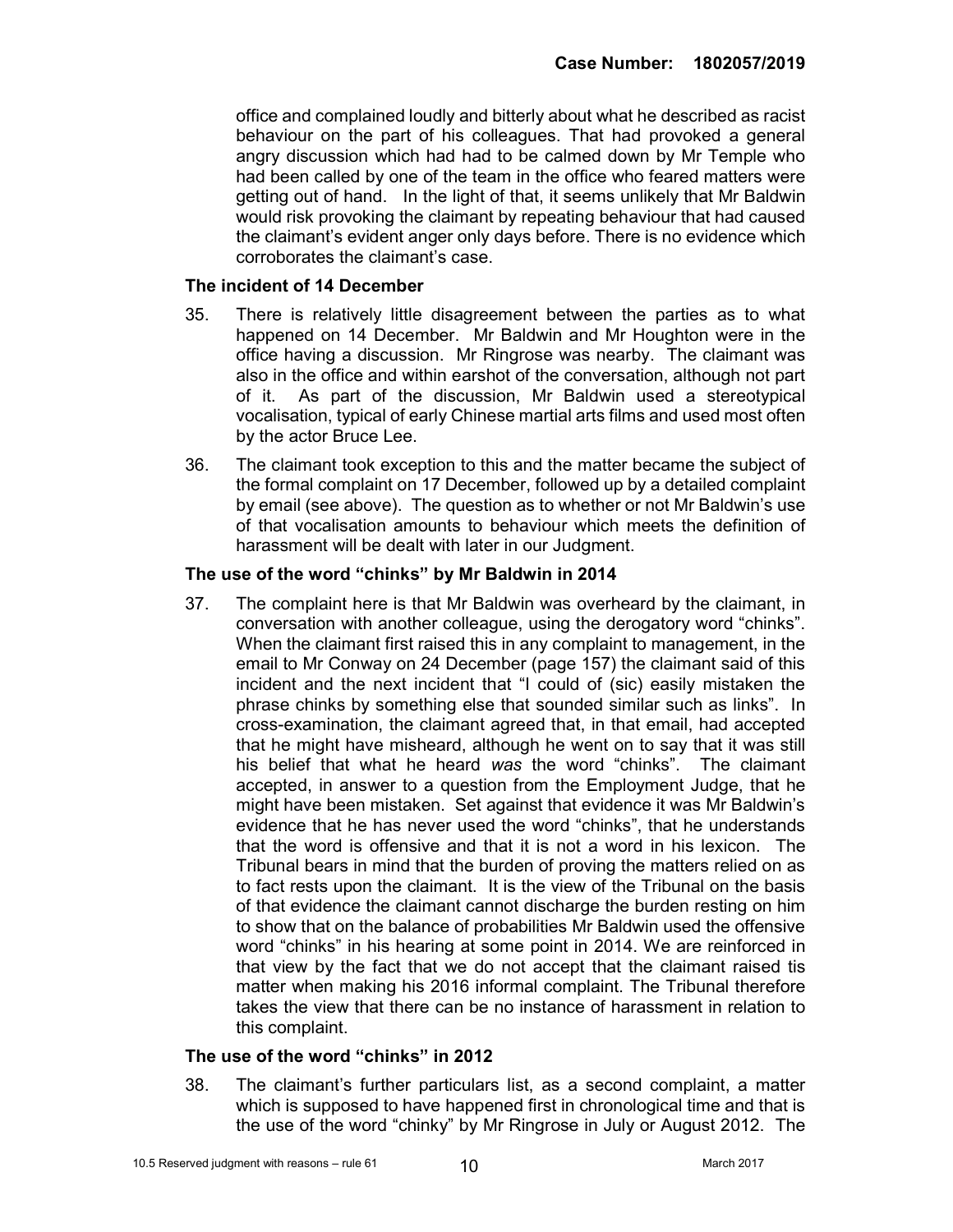Tribunal agrees with Mr Bronze's submission that to place reliance on the fact that that claimant is unclear as to the exact date is not a particularly persuasive argument against the claimant's credibility. The event is a long time ago and it is unsurprising that the claimant would have difficulty in pinpointing the exact date. Nevertheless, the Tribunal rejects this claim also. In his email at page 157, and indeed in his evidence to the Tribunal the claimant accepted that here too he may have misheard. Further, we have rejected the claimant's evidence that this was part of his informal complaint. There was no corroborative evidence for the claimant and Mr Ringrose denied using the word. We had no grounds for not accepting his evidence on that point. For those reasons the Tribunal finds that there can be no evidence of harassment on this occasion either.

#### The use of the word "Paki"

- 39. The next matter of complaint is that around about the same time as the previous incident, Mr Baldwin was heard by the claimant to use the work "Paki" to describe the largely Asian population living in the Fir Vale area immediately next to the Northern General Hospital. The context for that complaint was supplied by the claimant when he said that at the time the office was regularly visited by Ms Shamila Azzam, a member of staff who was based in the nearby IT service desk area and who is of Asian ethnic origin.
- 40. Mr Baldwin's evidence is that he did not ever use that word and he confirmed that the word was offensive. The issue for the Tribunal is whether Mr Baldwin did use that word, there being no doubt that the use of such a word might easily be regarded as harassing relating to race even though the claimant is not himself of Asian ethnic origin. It is the view of the Tribunal that it is commonly understood n the modern workplace that the use of that word Paki is offensive. Tribunal takes the view that if Mr Baldwin used that sort of language it was, to put it mildly, reckless on his part given the fact that the respondent's workplace operates on the basis of policies which would treat that behaviour as a matter for discipline.
- 41. Although the respondent makes an issue of the fact that this complaint does not feature in the claimant's detailed set of complaints sent to Mr Conway in the immediate aftermath of his formal complaint (see page 157) the Tribunal does not place much weight on that. It is entirely plausible that the claimant may have recollected this incident later or may have recollected the incident at the time but had taken the view that it was not particularly relevant to a complaint he was making of racially discriminatory behaviour directed at him, a person of Chinese ethnic origin. Once again, the Tribunal is in a position of having to decide between two uncorroborated pieces of evidence with very little else to go on. Whilst of course we bear in mind that we are entitled to draw inferences from other matters, and in this context we are bound to bear in mind the fact that Mr Baldwin has been found by the respondent to have been guilty of racially derogative conduct, the Tribunal does not take the view that that is sufficient for us to infer that he is guilty of all of the matters alleged against him in this case. We take that view in relation to this complaint. There is simply not enough in front of us to allow us to conclude that this event did happen and some matters that would point away from the likelihood of that event.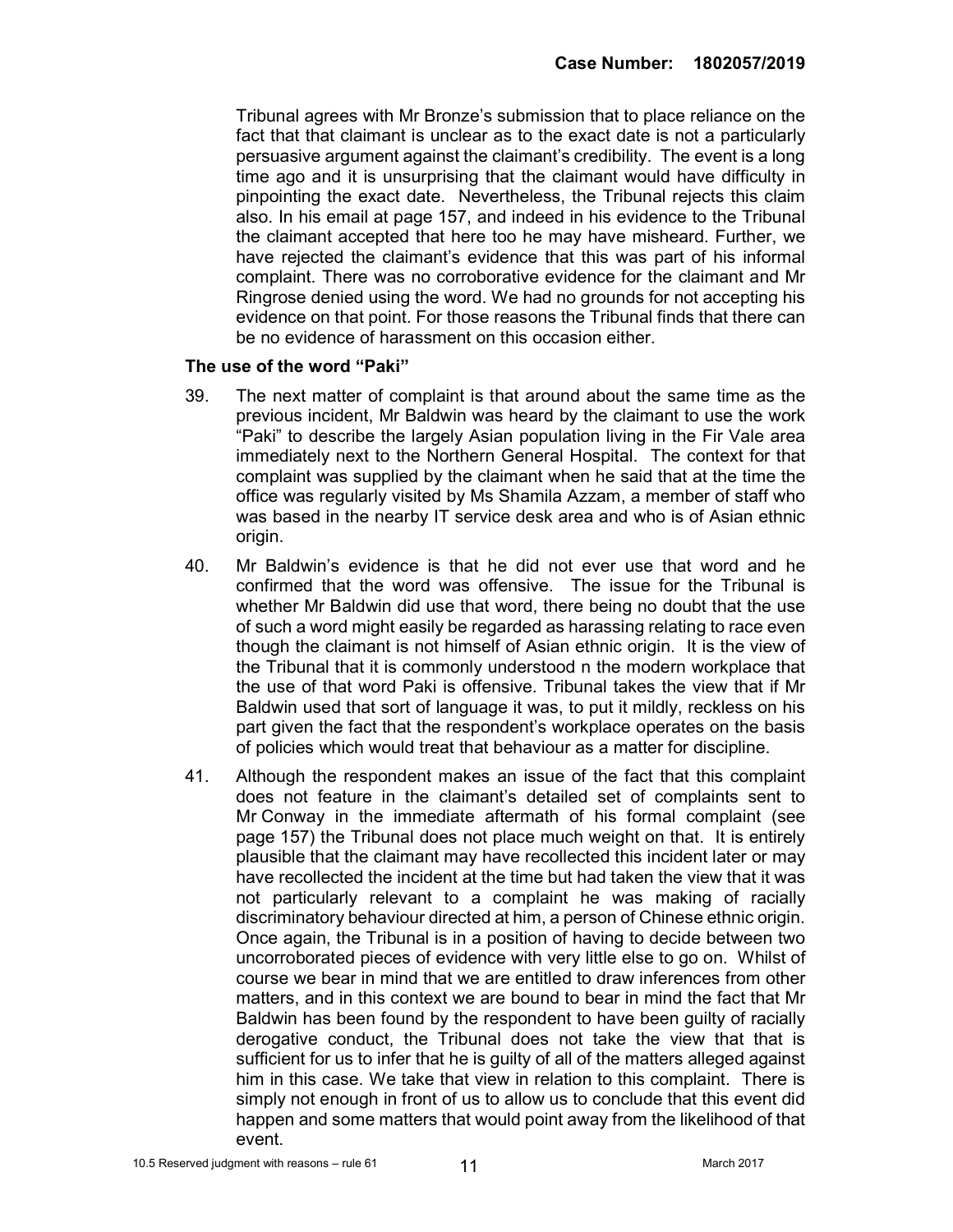#### The Kung Fu noise

42. The next complaint relates to Mr Ringrose's making a joke, in relation to discussions about Chinese martial arts and Chinese martial arts films. The joke was, according to the claimant to repeat the Bruce Lee vocalisation, described above in the context of 14 December 2018 incident. This is supposed to have been a regular occurrence between November 2016 and December 2018. The Tribunal finds that Mr Baldwin did make that vocalisation on more than one occasion during that period and we find that for the following reasons. It is the agreed evidence to the parties that there were regular discussions in the office about martial arts and martial arts films. In part, they were provoked by the particular interest displayed by Mr Houghton in martial arts and martial arts films. There is therefore a context and a reason why the Bruce Lee noise might have featured in conversations, particularly in an attempt to be light-hearted. Secondly, it is the agreed evidence of all concerned that that is exactly the vocalisation used by Mr Baldwin on 14 December 2018 and the Tribunal takes the view that it is entirely possible, indeed likely, that that was not the first time that he had made that particular joke. In that context the Tribunal take the view that we prefer the claimant's evidence to Mr Ringrose's bare denial that it was not uncommon for Mr Baldwin to make those vocalisations.

#### Making fun of the Chinese trainer

43. The next complaint relates to some training which the claimant and his colleagues received. The training was delivered in the form of webcast. The complaint from the claimant is that, of the two trainers used by the training company, one was a white person and the other was Chinese but that Mr Baldwin only poked fun at the Chinese trainer which, the claimant assumed, was because of that trainer's race. This training took place in April 2017, some nine months before the claimant sent his email of detailed complaint to Mr Conway. In the email, the claimant says that all of the trainers, including the trainer of Chinese origin Mr Wong, spoke with an American accent. He then went on to say "I'm not sure what is funny about Ronnie Wong but Sam would always poke fun of him which made me feel a bit uneasy especially when everyone found it funny and laughed. It is quite humiliating". The Tribunal infers from that that the claimant at the time believed that Mr Baldwin was picking on Mr Wong to make fun of because Mr Wong is of Chinese ethnic origin and the claimant found that humiliating. The claimant has now added to his evidence on that point by elaborating on what it was that Mr Baldwin made fun of in respect of Mr Wong That was Mr Wong's accent and his beard. In the first place, the Tribunal will observe that it is curious that the claimant should have mentioned Mr Wong's accent in the complaint but not pointed out that Mr Baldwin was choosing Mr Wong's accent as a reason for mockery. It is somewhat curious that the making fun of Mr Wong's beard was not mentioned at all. There is particular importance to be placed on that matter when one bears in mind the normal difference in the growth of facial hair for people from the Far East as compared to people from the west. It might well be that making fun of a Chinese person's beard could well be the basis for racially biased mockery. In evidence the claimant appeared to be more and more confused about what exactly the basis for his discomfort or complaint was and ended up by saying "I may have added one and two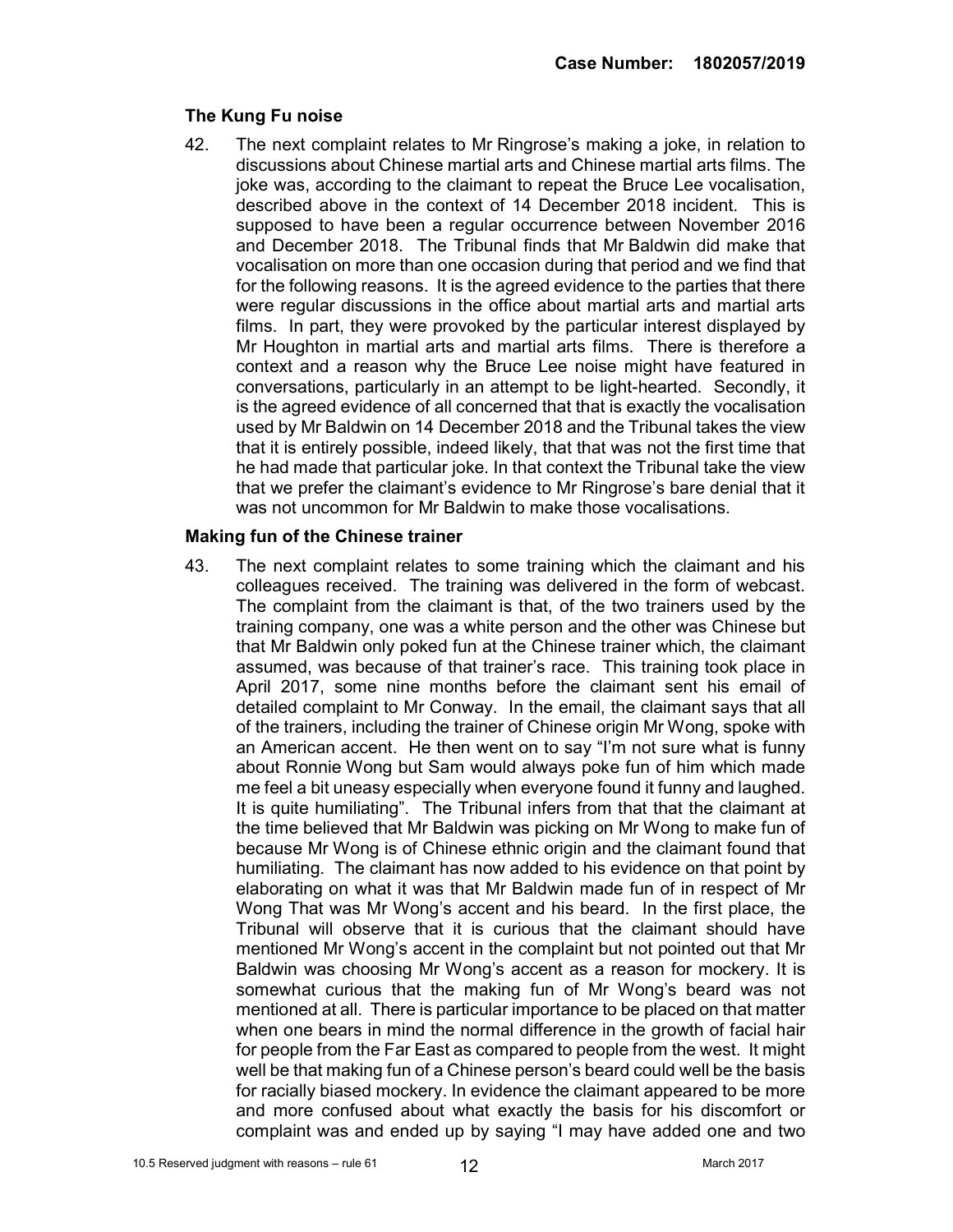and reached five". The claimant also accepted in cross-examination that the other trainer was generally regarded by everybody, including himself, as irritating and that his way of starting a webcast was indeed the subject of mimicry. If Mr Baldwin made fun of Mr Wong he was not therefore singling him out. In all the circumstances, the Tribunal takes the view that, if not quite abandoning this complaint it did not appear to us that the claimant was no longer placing much reliance on this incident as evidence of Mr Baldwin harbouring a racial bias against Chinese people. The Tribunal takes the view that the claimant cannot satisfy us that this is an incident in which Mr Baldwin was singling out Mr Wong for unreasonable or unfair criticism for comic or any other purpose.

#### Tsing Tao

44. The Tribunal has already referred to this matter in our discussion about the informal complaint when we concluded that we were satisfied that the claimant had complained about this matter. The precise nature of the complaint is that Mr Baldwin had elongated the final vowel sound in the word Tao to mimic what he understood to be the Chinese way of pronouncing that word. Mr Baldwin denies that that is the case. For Mr Baldwin, the matter is somewhat confused by the fact that at least on the basis of his evidence a complaint of this nature was not what Mr Wilson was talking about when he spoke to him and Mr Ringrose and invited them to be more cautious about their use of language in the office and to be more aware of the sensitivities of others. Whether or not it is the case that between them Mr Wilson and Mr Temple passed on to Mr Baldwin the true nature of the claimant's concern does not for the purposes of this issue seem to matter to the Tribunal. For us, it is sufficient to observe that it is our finding that the claimant did complain about this at the time and that in our view that is a matter upon which we can rely when considering whether or not we accept or reject the claimant's evidence on this point. Mr Baldwin, when having the matter put to him denied having mimicked the Chinese accent in this way but the Tribunal would observe that there is some similarity between the vocalisation Mr Baldwin is said to have used in relation to the martial arts films and the vocalisation that he was alleged to have used in this instance. The respondent's case is that there was a discussion about a Chinese beer, Chang, but in the context of that company's sponsorship of football. The Tribunal does not consider that there is likely to be any confusion by the claimant as between the two matters. Either Mr Baldwin talked about Tsing Tao in the manner described, or the claimant just invented the whole episode. For the reasons set out above we balance prefer the claimant's evidence and find that Mr Baldwin did pronounce the word Tsing Tao in a stereotypically Chinese way in the claimant's hearing. It should be pointed out that the Tribunal take the view that this must have happened some time in 2016 rather than in 2017 given our view as to when the informal complaint containing this matter was made.

#### The Indiana Jones jokes

45. The next complaint relates to conduct on the part of Mr Baldwin in allegedly mimicking the Chinese accent of the actor playing a Chinese or Tibetan boy in the second Indiana Jones film. In cross-examination the claimant elaborated on his concerns. The character in question is played as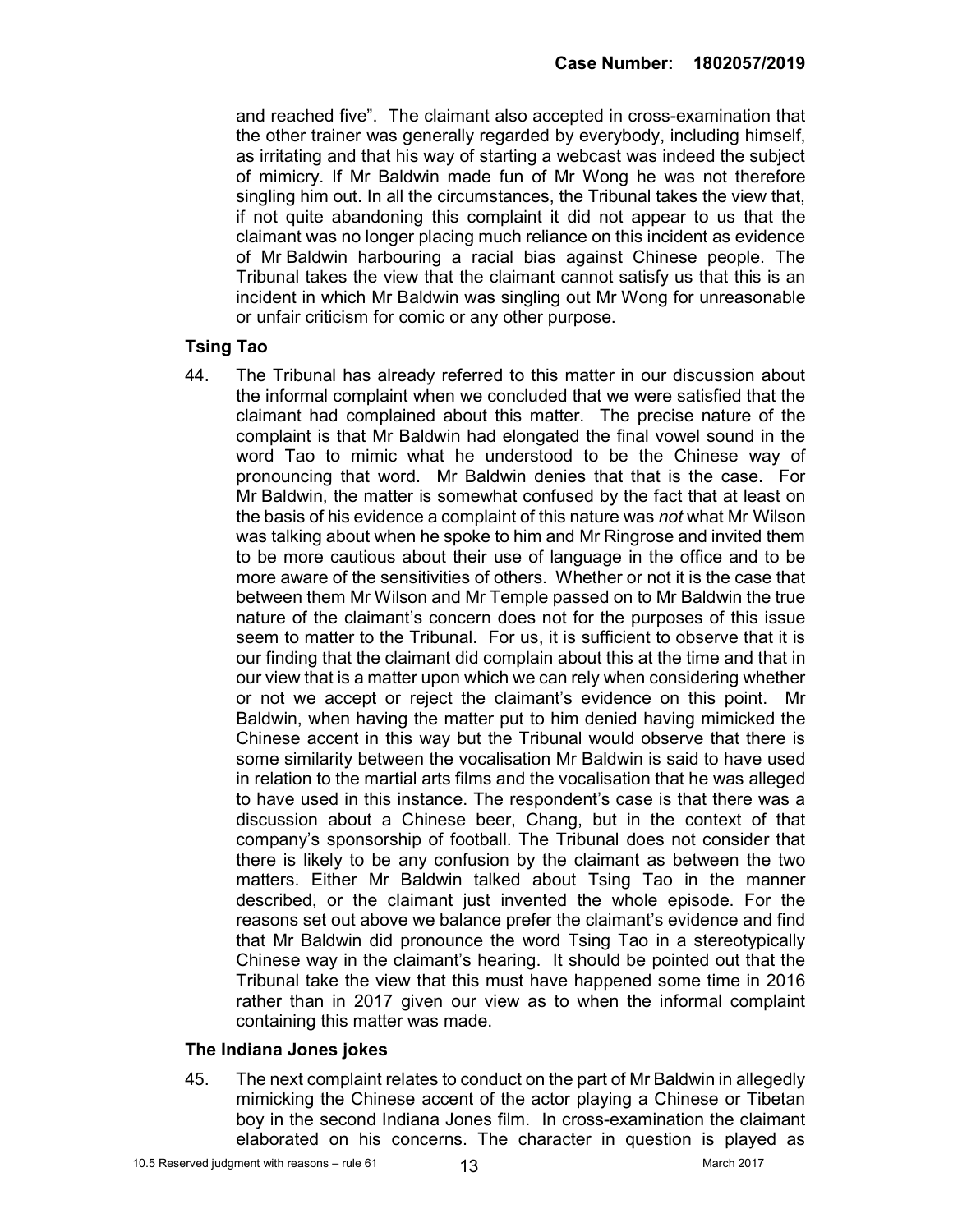irritating and it is certainly the case that he uses somewhat fractured English in his communications with the hero of the film Indiana Jone. The humour submitted Mr Sangha was to be derived from the character of the young boy rather than his use of English, in particular the fact that he was somewhat over-eager. Mr Sangha put to the claimant that the most that Mr Baldwin had done was to comment on the annoying nature of the character played by the actor and that he had not gone so far as to mimic the character's accent. That cross-examination was based on Mr Baldwin's evidence in chief in which he accepted that although he could not recall any specific conversation he may have commented on the annoying nature of the character. The Tribunal notes that Mr Baldwin denied the use of a stereotypical Chinese accent but prefers the claimant's evidence on this point for the following reason. The way in which the character in the film is irritating is, in part, to do with his constantly pestering the central character and in so doing using his fractured English heavily accented with a Far East accent. The Tribunal has very little difficulty in imagining anybody commenting on the irritating nature of the character by making a reference to, and probably mimicking, the manner in which that character pesters Indiana Jones. The Tribunal finds on balance, and particularly drawing an inference from Mr Baldwin's tendency towards humour and our findings in relation to his mimicking of the words Tsing Tao for humorous purposes, and the use of that martial arts vocalisation, that it is more likely than not that this complaint is made out as to its fact.

#### Police Academy

- 46. The next complaint which is about 30 November, is also levelled at Mr Baldwin. The evidence about this aspect of the case involved the Tribunal viewing a You Tube clip taken from one of the Police Academy films. The complaint by the claimant is that Mr Baldwin used a phrase taken from a scene in that film, the phrase being "if you want to fight, fight me". And the complaint by the claimant is that those words were said in a stereotypical mimicking Chinese accent accompanied by the stereotypical Kung Foo noise (the Bruce Lee noise).
- 47. The Tribunal's viewing of the film was instructive. The relevant clip begins with a Chinese grocer being menaced by two potential thieves (of ethnicity irrelevant). At that point, a black African American actor, playing a police officer and wearing a martial arts type headband, intervenes. He confronts the villains and uses the phrase said by all parties in this case to be common in early martial arts films "if you want to fight, fight me". It was evident to the Tribunal that in the film those words were said in an American accent, not a Chinese accent. At the same time as saying them however, the actor cleverly mouths silently for part of the interaction mimicking, again as agreed by the parties, the effect of the poor dubbing common to early Chinese made martial arts films when turned into English for western consumption. The joke is, therefore, contained in the clever way in which the poverty of the dubbing is imitated, and pokes fun at the early martial arts films and in particular the way in which western film companies dealt with them for western consumption rather than Chinese people or Chinese culture more generally. The Tribunal does bear in mind its findings about Mr Baldwin's propensity to humour and how that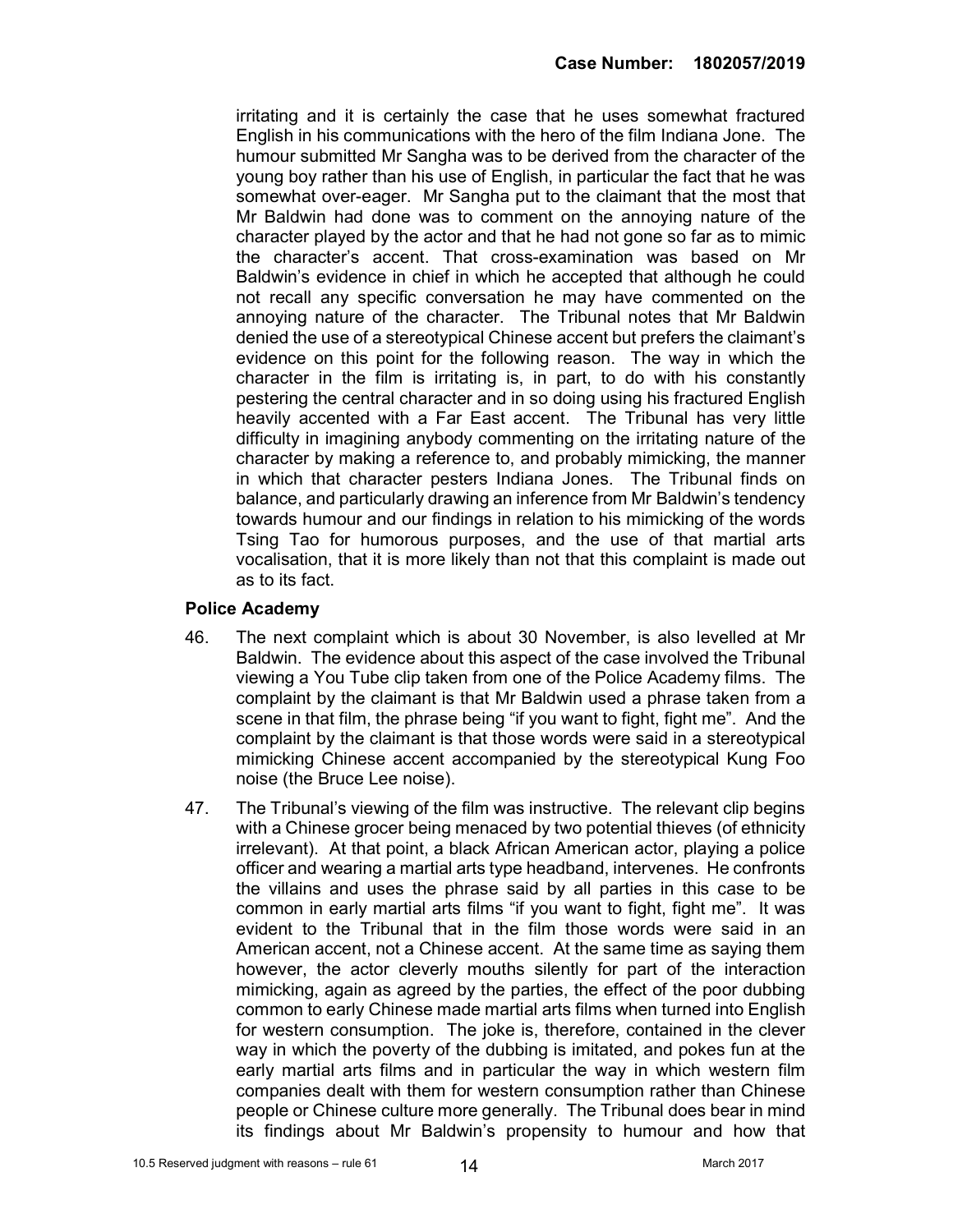propensity has on occasion led him into making stereotypical noises in relation to Chinese martial arts films. That might be said to be the basis for concluding that this complaint is made out. The Tribunal however does not accept that this complaint is made out, simply because it is inherently improbable that Mr Baldwin would have used a Chinese accent to say these words. The reason why that is so is that the words on the film are not said in a Chinese accent, they are said in an American accent and the humour lies not in the use of that typical phrase but in the way in which the actor mimics, whilst saying that, the effect of poor dubbing. If Mr Baldwin was referring to that particular joke when saying the words "if you want to fight, fight me" and doing so to somebody (Mr Houghton) who would have been thoroughly familiar with the film himself, there would have been no point or need for him to use a Chinese accent. The Tribunal is perfectly satisfied that Mr Baldwin did use that phrase but does not accept the claimant's case that he used that phrase in a Chinese accent and therefore the central plank of this complaint is not made out and the Tribunal dismisses it.

48. The following complaints, we are told, are all the subject of the claimant's contemporaneous notes. The claimant's case is that he was goaded into taking notes of various incidents by the regularity and frequency of the behaviour that was upsetting him particularly on the part of Mr Baldwin. Unfortunately for the claimant, who has been legally represented throughout, and for reasons entirely unexplained, those contemporaneous notes were not disclosed or produced to the Tribunal. They are therefore in the view of the Tribunal of no assistance at all when deciding whether or not the claimant's evidence is corroborated by the fact of a contemporaneous document detailing the matters he is unhappy about. A late application to include them was rejected by the Tribunal for reasons given o the parties at the time.

#### Chinese blood

49. The first of these complaints is about an incident said to have taken place on 12 December. The claimant alleges that in conversation with Mr Ringrose, Mr Baldwin asked him "have you got Chinese blood in there somewhere". The claimant is unable to explain in what context or circumstances that might have been said. Mr Baldwin's evidence, as was Mr Ringrose's, was that neither of them could recall any such conversation on that date or any other date in which they might have used the phrase "Chinese blood" or "have you got Chinese blood in there somewhere". Without any form of context, it was of course very difficult for Mr Baldwin or Mr Ringrose to have any more precise recall although they both seemed clear that they did not have any conversation in which Mr Baldwin was asking Mr Ringrose whether he had any Chinese blood. When crossexamined the claimant was still unable, having racked his memory, to explain what the conversation was about or in what circumstances that phrase was said. This is an instance of a complaint where, absent any context to make it more or less likely that that was said, and without the claimant being able to explain to us the circumstances in which he understood it to being said and why it might cause offence, the Tribunal takes the view that on balance the claimant fails to discharge the burden resting on him to show that this matter is made out on its facts. There is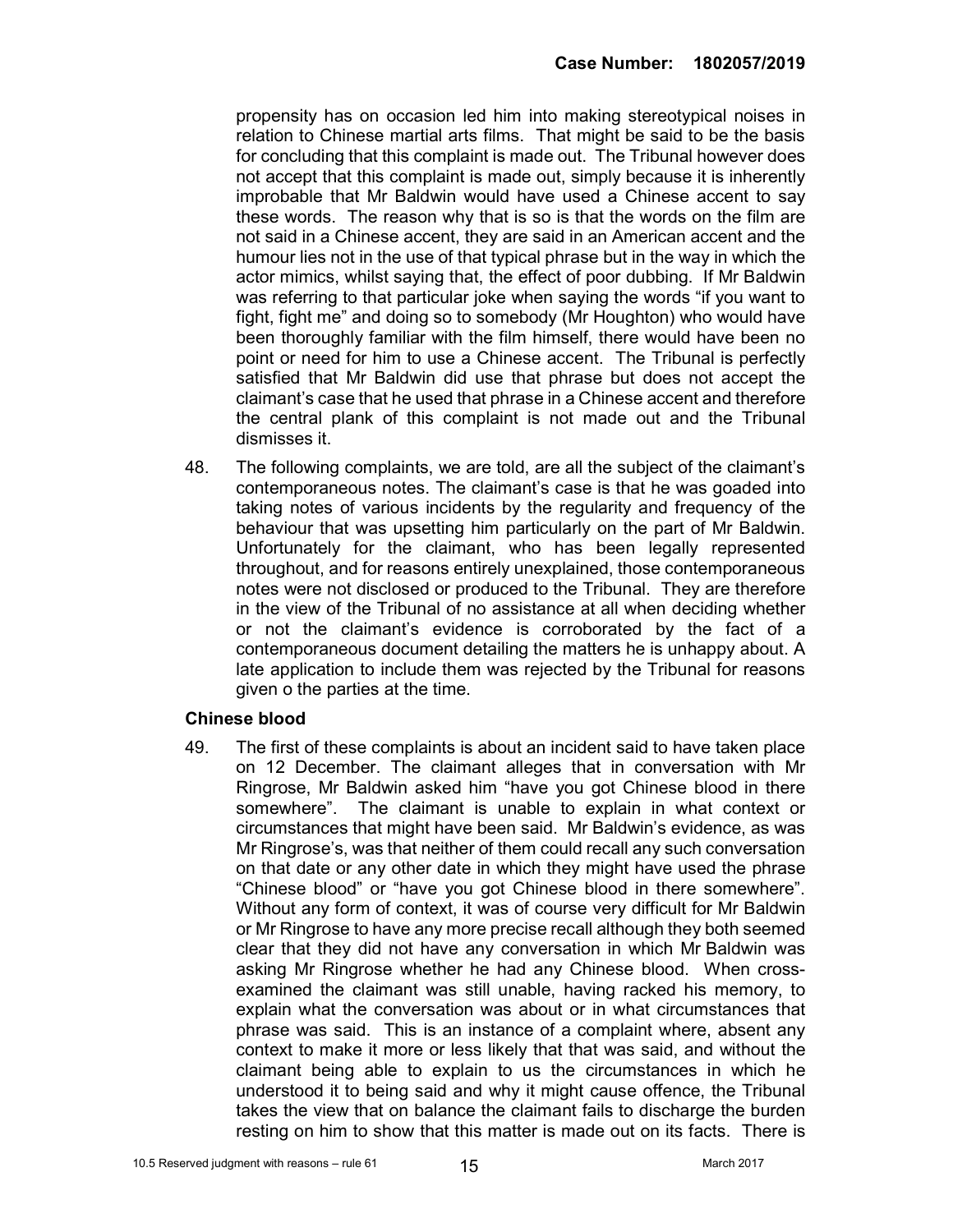no corroborative evidence either way and the burden rests upon the claimant.

#### Bangkok la

- 50. The next matter of complaint related to an incident on 13 December 2018 when Mr Baldwin is supposed to have said the words "this one time in Bangkok la". But in so saying mimicking an oriental accent. Once again, the claimant is unable to give any context or circumstance in which this is alleged to have been said and Mr Baldwin, Mr Wilson and Mr Temple, the three people allegedly involved in the conversation all deny that such a thing was said. The Tribunal takes the view that this is unlikely to have happened. Mr Temple and Mr Wilson were both Mr Baldwin's superiors. Mr Wilson was Mr Baldwin's line manager and had already warned Mr Baldwin about the use of offensive language in the context of a complaint by the claimant that Mr Baldwin had been using language offensive to Chinese people. Mr Temple was the recipient of that first complaint and knew (even if that was not passed on to Mr Wilson, see above) that the precise problem was the mimicking of a Chinese accent. It seems to the Tribunal to be most unlikely that Mr Baldwin would have risked further censorship from his line manager by mimicking an oriental accent to his face. It further seems to the Tribunal to be most unlikely that Mr Temple, who had taken the informal complaint seriously enough to pass it on to Mr Baldwin's line manager, would not have immediately ensured that the matter was dealt with. The Tribunal rejects this complaint as to its fact.
- 51. That concludes the Tribunal's findings of fact in relation to the complaints of harassment. Where we have found that the claimant has not proved the facts upon which he relies we have not needed to analyse the matter further and we find that those complaints are not made out.

#### The Tribunal's conclusions as to whether or not the claimant has suffered harassment in relation to race

- 52. It was the unchallenged evidence of the claimant that growing up in a small town in the west of England close to the Welsh borders, where there were few if any other families of Chinese ethnic origin, he had suffered regular and distressing discriminatory treatment at the hands of other people in the town and of his school mates. It was also the claimant's evidence that some of that discriminatory treatment included the use of the Bruce Lee Kung Foo noise. The films of Bruce Lee were common currency at the time that Mr Sheun was growing up. The question for the Tribunal is how that background affects the Tribunal's conclusions in relation to harassment.
- 53. The offence of harassment requires the following elements. First there be unwanted conduct. Secondly that that conduct relates to the protected characteristic in this case race. Third that that conduct has the purpose or effect of either violating the claimant's dignity or of creating an intimidating, hostile, degrading, humiliating or offensive environment for the claimant. Subsection 4 of the Act provides that in deciding whether the conduct has the effect referred to above, the Tribunal must take into account the claimant's own perception, the other circumstances of the case and thirdly whether it is reasonable for the conduct to have that effect.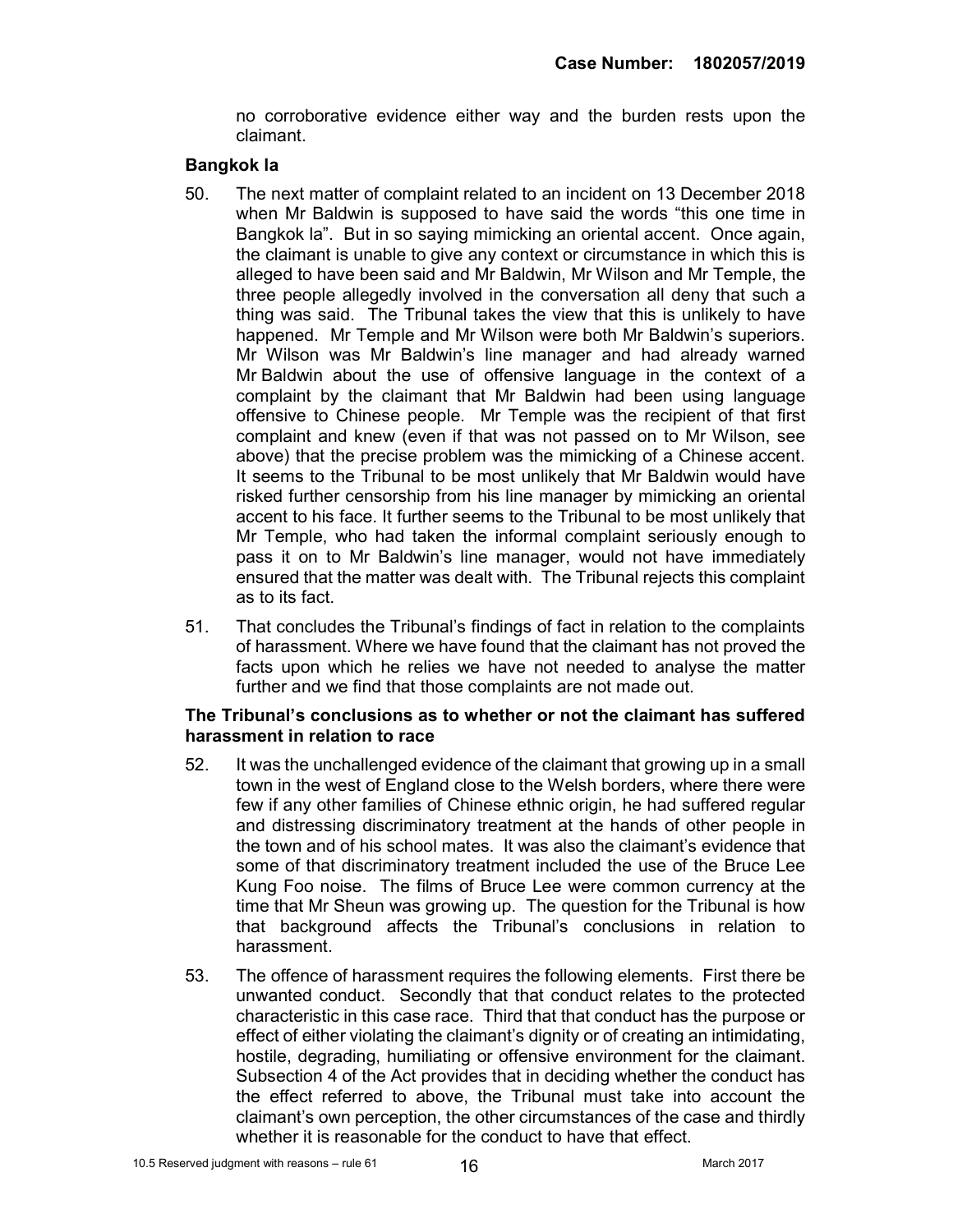- 54. Mr Sangha's submission is that the background evidence of Mr Sheun's early experiences of discrimination forms part of the circumstances of the case and of the consideration under section 26(4) of the allegations. However, Mr Sangha also submits that those features are relevant in supporting his submissions that it was not reasonable for the claimant to treat the only conduct admitted by the respondent in this case (Mr Baldwin's mimicking of the Kung Foo noise on 14 December as having the prescribed effect) as having that effect. In effect, Mr Sangha's submission was that Mr Sheun has become over-sensitive. To the contrary, Mr Bronze, whilst agreeing that the claimant's background and experience of racism is a relevant matter which the Tribunal must take into account, submits that it supports his contention that the claimant was reasonable in treating the treatment as having the relevant effect.
- 55. The first and important point to be made here is that unlike the premise for Mr Sangha's submission, the Tribunal is not dealing with one incident in isolation but rather a number of incidents, as found above, where Mr Baldwin has mimicked the Chinese accent or made the Kung Foo noise. To be sure there are not as many incidents as the claimant would have us believe, but nevertheless the Tribunal's finding is that the 14 December incident was not an isolated one. Nevertheless, we will address this issue as if it were.
- 56. The first question is whether the conduct was unwanted. The respondent, it appears to us, is not seriously suggesting that there is any evidence to suggest that it was not unwanted and the Tribunal would observe that the claimant made an informal complaint in 2016 and a formal complaint in 2018, indicative of his unhappiness with the conduct detailed in those complaints. The Tribunal could infer that other similar conduct, not the subject of those complaints would similarly be unwanted. The next question appears to us also to be controversial and that is whether the matters complained of relate to race. Self-evidently they do. The mimicking of the accents of people China when speaking English of course refers to their Chinese ethnicity. Further, Chinese martial arts and the films that feature them are so closely associated with Chinese ethnicity and culture that any reference to those is likely to relate to the Chinese race unless it obviously does not. (For example, a neutral reference to cinematography or direction). It appears to the Tribunal that the real issue in this case is that consideration required by section 26(1)(b) and section 26(4).
- 57. Tribunal must first decide whether the unwanted conduct was done with the purpose of violating the claimant's dignity or creating the proscribed atmosphere. If it is, that is the end of the enquiry and the offence is made out. If it is not, then the Tribunal must go on to consider the section 26(4) question.
- 58. There is, in the view of the Tribunal, no evidence at all to suggest that Mr Baldwin, in making any of these comments or noises was doing so with an aim of targeting the claimant and causing him distress. They appear to the Tribunal to be efforts at misguided humour and appear in the view of the Tribunal to be without malice. The Tribunal found Mr Baldwin to be a generally plausible witness and there was nothing about the way in which he gave evidence to suggest that he has it within him to conduct a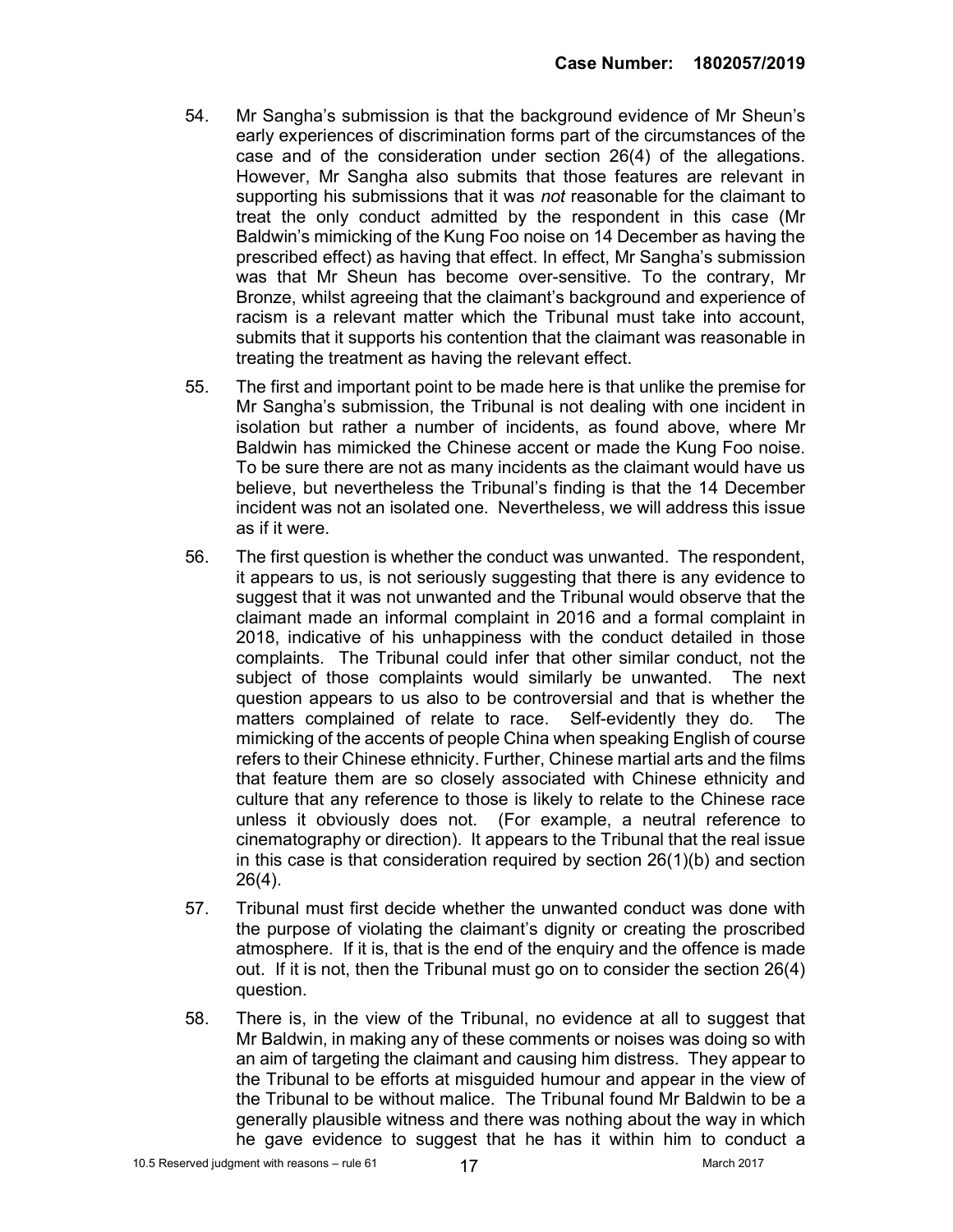campaign of deliberate harassment, picking upon a colleague because of their ethnicity. Nor was that put to him as his motivation. Indeed, we are not even sure that it is the claimant's case that that was Mr Baldwin's intent. Mr Bronze's submissions do not make that assertion and do not refer to any parts of the evidence before the Tribunal that might support such a submission. It is well established that harassment can happen unintentionally and so much so that it may even (for example in the case of disability) happen where the harasser is unaware of the existence to the protected characteristic let alone the likely effect of their conduct on the claimant.

- 59. This leaves the Tribunal with the question as to whether or not the conditions in section 26(1)(b) are met. The Tribunal takes the view that there is ample evidence to suggest that the claimant did feel his dignity to be undermined. He complained about the matter on two occasions and, on 14 December, he stood up and angrily challenged his colleagues. He enlarged upon that point in his subsequent email to Mr Conway of 24 December. It should also be noted that the respondent took the view that the behaviour by Mr Baldwin was sufficiently serious as to justify formal warning and therefore we can infer that it was not just the claimant's perception that this was discriminatory behaviour but also the respondent's. That it seems to us deals with the question of the claimant's perception.
- 60. The next question is whether or not it was reasonable for the conduct to have that effect. This is an objective matter. The Tribunal notes that the EHRC Code of Conduct (paragraph 7.1.8) says that "relevant circumstances" contemplated by S26(4)(b) can include those of the complainant such as his or her health including mental health, mental capacity, cultural norms and previous experience of harassment. It seems to us to be obvious that the assessment of reasonableness must take into account the circumstances of the case. The Tribunal is satisfied on the evidence before us that the claimant has suffered harassment in his earlier life and, moreover, harassment of a very similar nature to that which he is complaining of in this case. We take the view therefore that Mr Bronze's submission is to be preferred on this point. Whilst in other circumstances it might not be reasonable to treat light-hearted noises or mimicry as having the effect, in this case we find that it is. We reject any submission that the claimant is "over sensitive". His earlier experiences have sensitised him, to be sure, but they are all part of the circumstances of the case and part of the matrix of matters we may consider when considering the objective question of reasonableness. We take the view that, bearing in mind the fact of the claimant's earlier complaint and the facts of the claimant's earlier experiences the claimant was reasonable in treating the incident as undermining his dignity. We would have found that even if 14 December was an isolated incident. The fact that it was not can only reinforce that finding.
- 61. The Tribunal finds that all of the elements for section 26 exist in respect of each of those incidents we found to have happened. Our reasoning as set out above can be applied equally to each of the incidents where Mr Baldwin made the Kung Foo noise or mimicked a Chinese accent.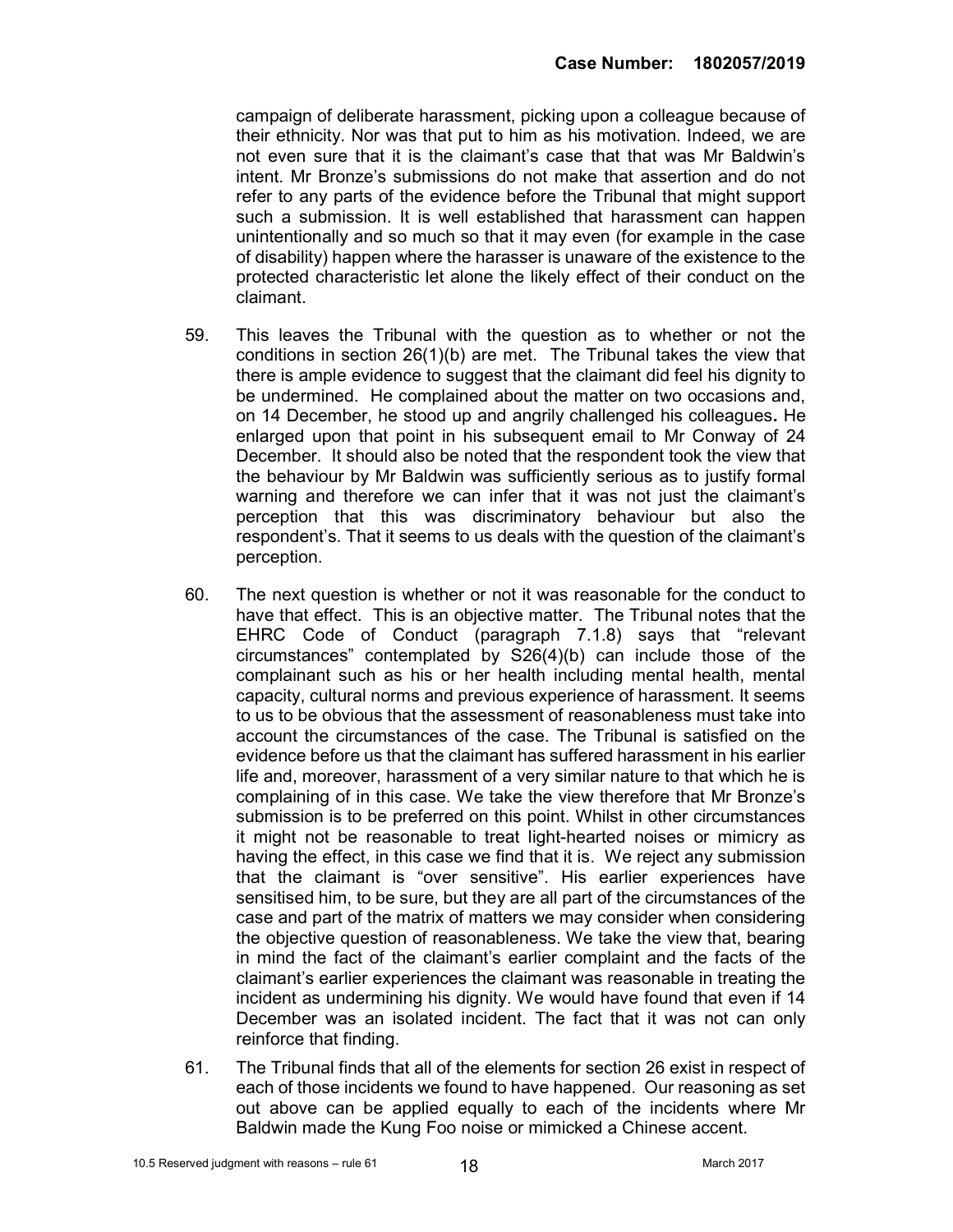62. For the avoidance of doubt, the Tribunal therefore upholds the complains of harassment about the incident of 14 December, the earlier regular use of the Kung Fu noise and the accent mimicry when pronouncing Tsing Tao. The other complaints fail because the claimant has not proved the facts upon which he relies.

#### The issues of time

- 63. There is no merit in any of the respondent's submissions to the effect that any of the incidents in this claim are out of time. The question for the Tribunal is whether the events that we have found form part of a continuing act or state of affairs. In that respect the Tribunal has little difficulty in concluding that the answer to that must be in the affirmative. The last event in this chain is the incident of 14 December. It is not suggested that, bearing in mind the extension to be obtained as a result of the ACAS period of early conciliation, a claim in relation to 14 December is out of time. The question is therefore whether the earlier complaints form part of a continuing series of acts of which the 14 December act is the last event. The commonality of type of complaint and the common thread formed by Mr Baldwin is easily sufficient to establish the connection necessary (see Hendricks v Commissioner of Police for the Metropolis 2003 ICR 530).
- 64. The respondent next relies upon the provisions of S.108 EQAto provide a statutory defence. That is to say that it has done all that it could reasonably have done to prevent the harassment on the part of Mr Baldwin. That defence must fail. It is certainly the case that Mr Baldwin and Mr Ringrose were spoken to by Mr Wilson in December 2016 when the claimant first made an informal complaint. The Tribunal accepts that the respondent has a policy which makes it clear to employees that harassing conduct in relation to race or any of the other protected characteristics is not to be tolerated. There was surely an opportunity for the respondent to make plain to Mr Baldwin in December 2016 that the matters being complained about by the claimant were serious, that they were potentially disciplinary matters and to spell out to Mr Baldwin the consequence of them being repeated. With the exception of an apparently innocuous comment contained in the PDR the Tribunal has seen no evidence at all that (1) the true nature of the complaint was properly communicated by Mr Wilson to Mr Baldwin; (2) that the seriousness or potential seriousness of that complaint was made clear; (3) that the informal warning is reinforced in a letter setting out exactly why that warning is being given and with what potential future consequence or (4) any evidence that managers considered that they might have a problem which needed to be more generally addressed, for example by training, in the immediate aftermath of the complaint. There was no evidence at all that the informal warning, or the PDR outcomes was monitored or reviewed regularly at subsequent PDRs. Furthermore, for unexplained reasons Mr Temple did not record the contents or substance of the complaint when it was made to him and took no steps at all, as far as we can see, to check with the claimant in subsequent one to ones whether or not the claimant was still experiencing similar problems. In all of the circumstances the Tribunal has little difficulty